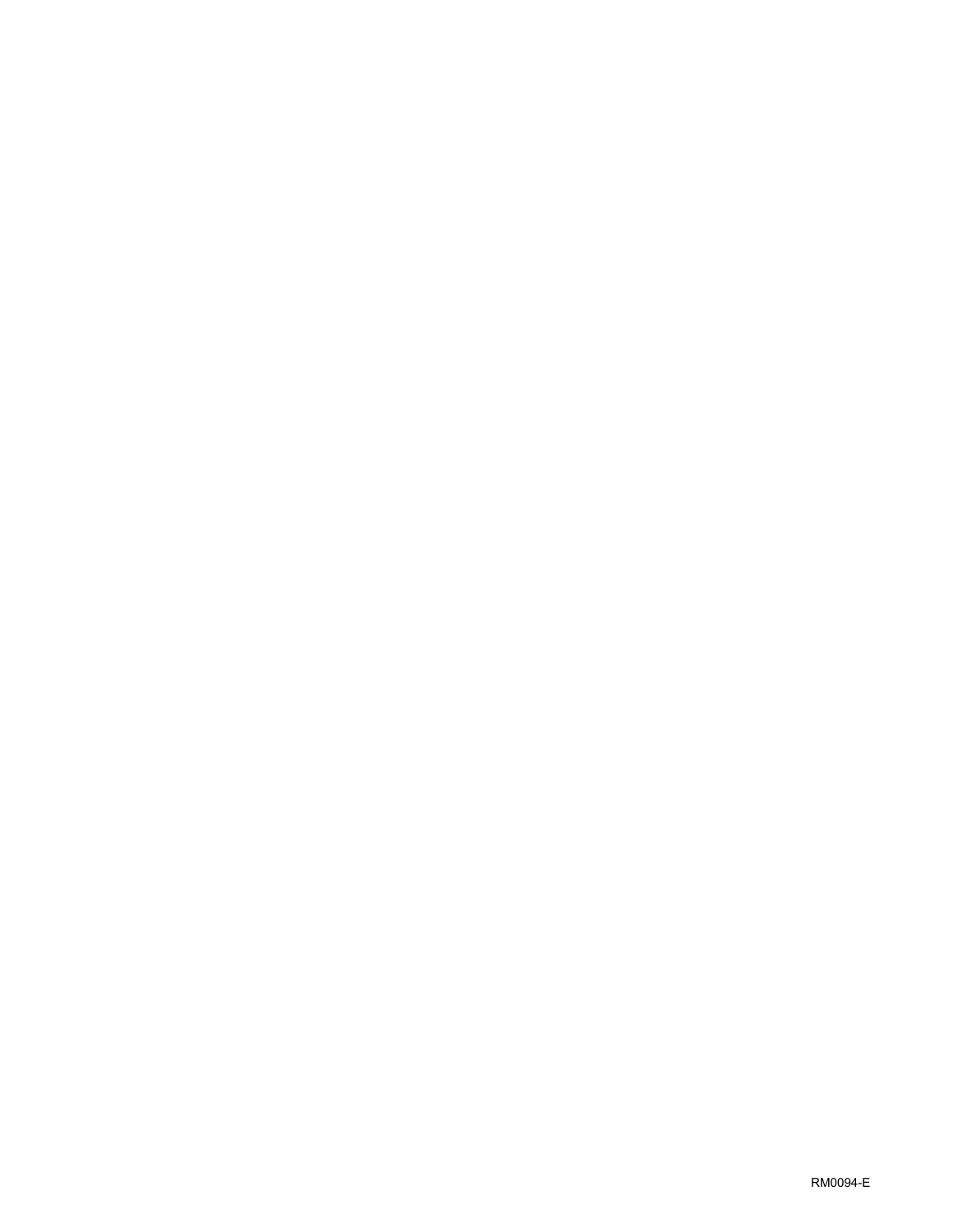# How can this toolkit help you?

Buying a home is exciting and, let's face it, complicated. This booklet is a toolkit that can help you make better choices along your path to owning a home.

# After you finish this toolkit:

| • You'll know the most important steps you need to take to |  |
|------------------------------------------------------------|--|
| You'll better understand your closing costs and what       |  |
|                                                            |  |

## How to use the toolkit:

The location symbol orients you to where you are in the home buying process.

- The pencil tells you it is time to get out your pencil or pen to circle, check, or fill in numbers.
- $Q$  The magnifying glass highlights tips to help you research further to find important information.
- $\Box$  The speech bubble shows you conversation starters for talking to others and gathering more facts.

## About the CFPB

The Consumer Financial Protection Bureau is a federal agency that helps consumer fnance markets work by making rules more effective, by consistently and fairly enforcing those rules, and by empowering consumers to take more control over their economic lives.

Have a question about a common consumer fnancial product or problem? You can find answers by visiting consumerfinance.gov/askcfpb. Have an issue with a mortgage, student loan, or other fnancial product or service? You can submit a complaint to the CFPB. We'll forward your complaint to the company and work to get you a response. Turn to the back cover for details on how to submit a complaint or call us at (855) 411-2372.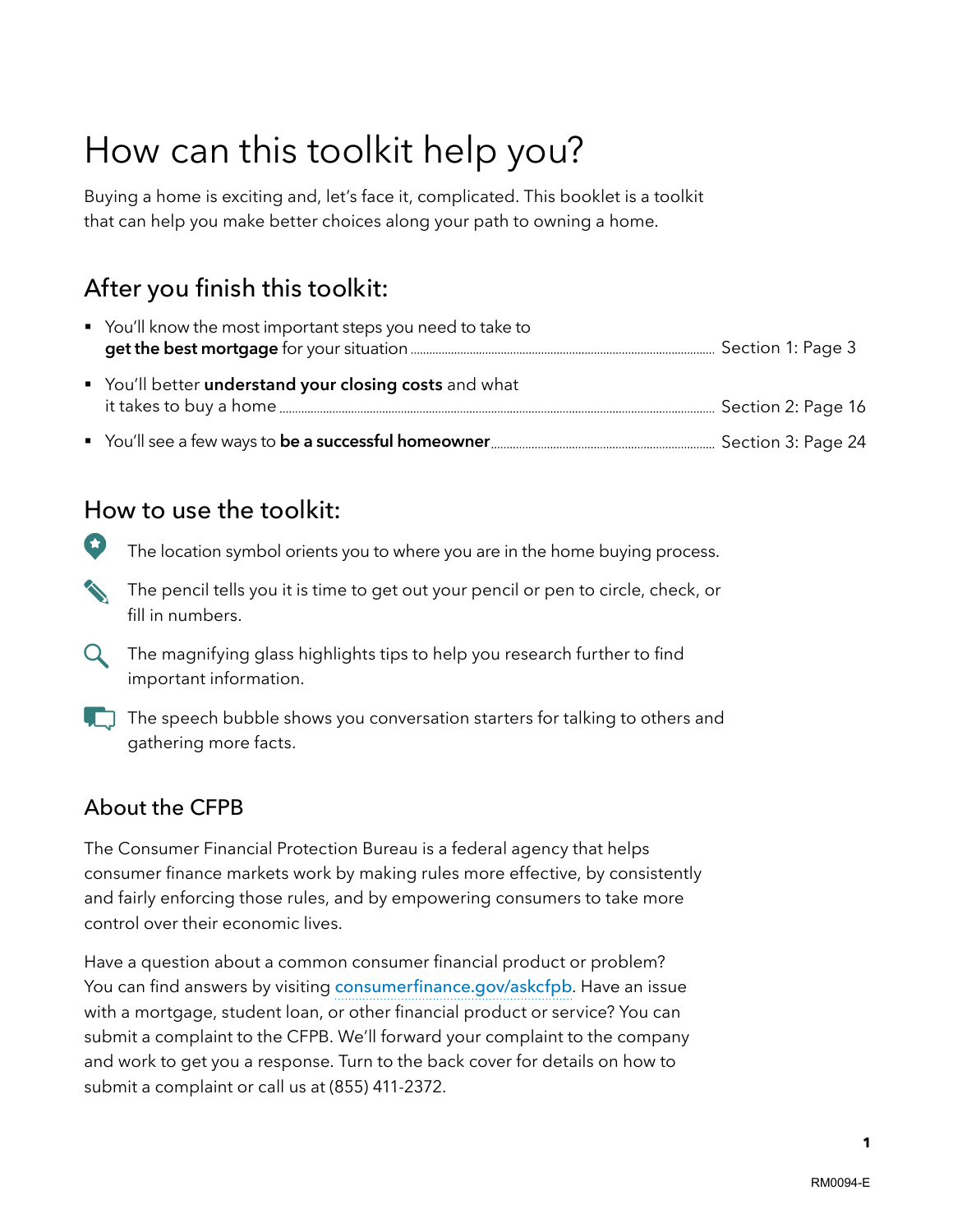**This booklet was created to comply with federal law pursuant to 12 U.S.C. 2604, 12 CFR 1024.6, and 12 CFR 1026.19(g).**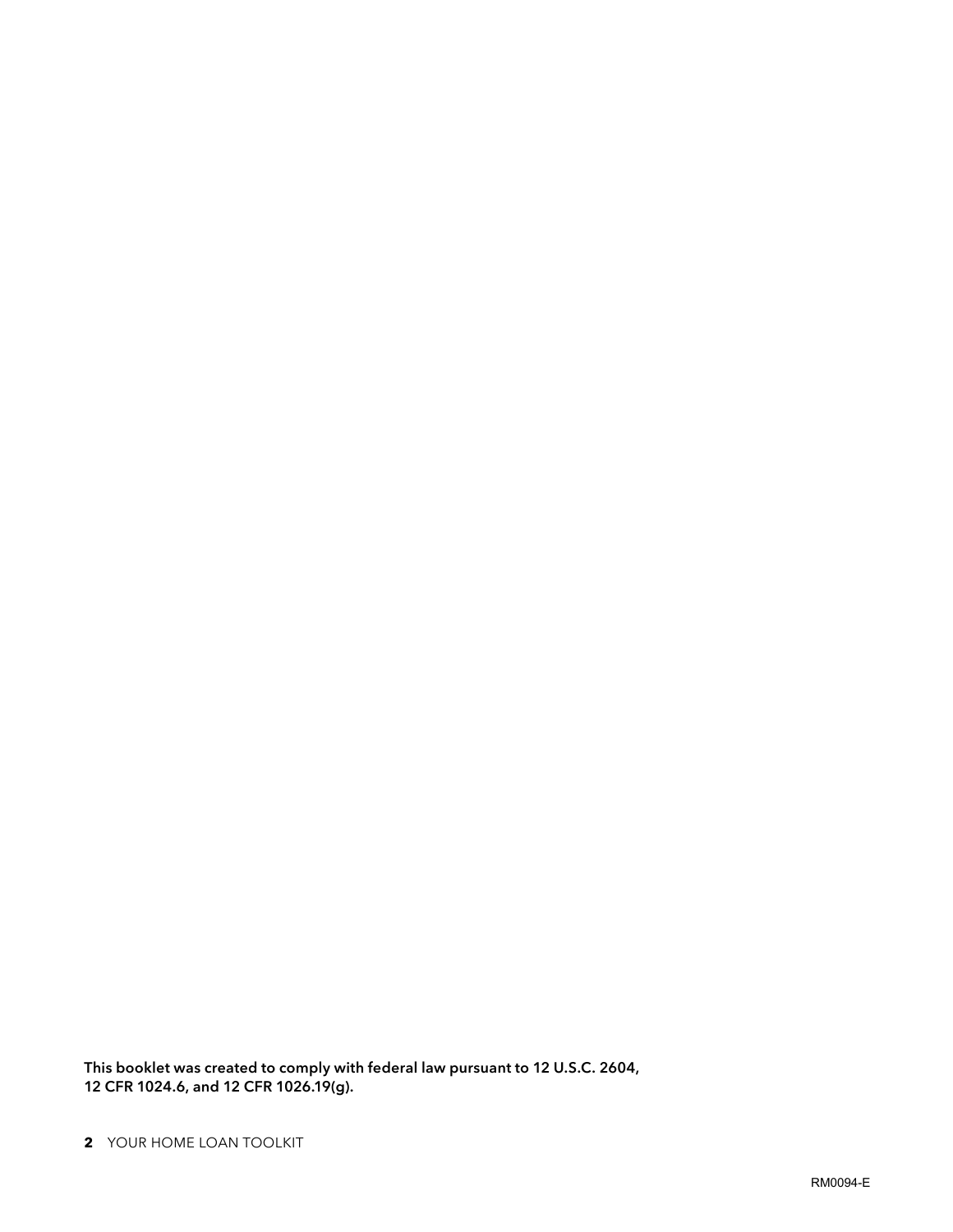# <span id="page-4-0"></span>Choosing the best mortgage for you

## You're starting to look for a mortgage or want to confirm you made a good decision.

To make the most of your mortgage, you need to decide what works for you and then shop around to find it. In this section, you'll find eight steps to get the job done right.

## **1.** Define what affordable means to you

Only you can decide how much you are comfortable paying for your housing each month. In most cases, your lender can consider only if you are able to repay your mortgage, not whether you will be comfortable repaying your loan. Based on your whole fnancial picture, think about whether you want to take on the mortgage payment plus the other costs of homeownership such as appliances, repairs, and maintenance.

#### **IN THIS SECTION**

- **1.** Define what affordable means to you
- **2.** Understand your credit
- **3.** Pick the mortgage type that works for you
- **4.** Choose the right down payment for you
- **5.** Understand the tradeoff between points and interest rate
- **6.** Shop with several lenders
- **7.** Choose your mortgage
- **8.** Avoid pitfalls and handle problems

## **THE TALK**

Ask your spouse, a loved one, or friend about what affordable means to you:

- "What's more important—a bigger home with a larger mortgage or more financial flexibility?"
- "How much do we want to budget for all the monthly housing costs, including repairs, furniture, and new appliances?"

"What will a mortgage payment mean for other fnancial goals?"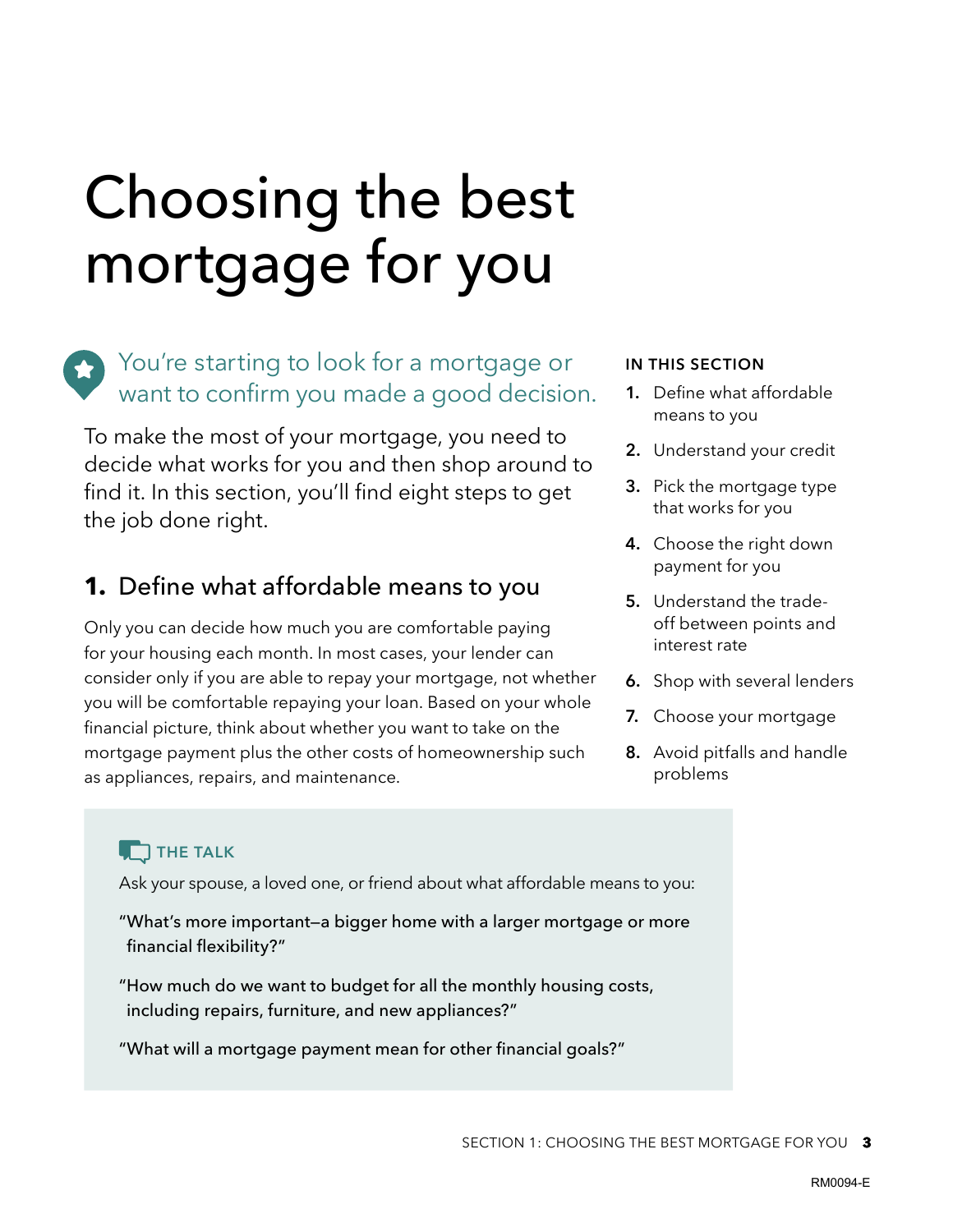**KNOW YOUR NUMBERS** 

*Calculate the home payment you can take on by flling in the worksheets below:*

Think about what an affordable home loan looks like for you. These worksheets can help. First, estimate your total monthly home payment. Second, look at the percentage of your income that will go toward your monthly home payment. Third, look at how much money you will have available to spend on the rest of your monthly expenses.

#### **Step 1. Estimate your total monthly home payment by adding up the items below**

Your total monthly home payment is more than just your mortgage. There are more expenses that go along with owning your home. Start with estimates and adjust as you go.

#### **MONTHLY ESTIMATE**

| Principal and interest (P&I)                                                                                                                                                                                                                                                                                                                                    |        |
|-----------------------------------------------------------------------------------------------------------------------------------------------------------------------------------------------------------------------------------------------------------------------------------------------------------------------------------------------------------------|--------|
| Your principal and interest payment depends on your home loan<br>amount, the interest rate, and the number of years it takes to repay the<br>loan. Principal is the amount you pay each month to reduce the loan<br>balance. <b>Interest</b> is the amount you pay each month to borrow money.<br>Many principal and interest calculators are available online. | \$     |
| Mortgage insurance                                                                                                                                                                                                                                                                                                                                              |        |
| Mortgage insurance is often required for loans with less than a 20%<br>down payment.                                                                                                                                                                                                                                                                            | $+$ \$ |
| <b>Property taxes</b>                                                                                                                                                                                                                                                                                                                                           |        |
| The local assessor or auditor's office can help you estimate property<br>taxes for your area. If you know the yearly amount, divide by 12 and<br>write in the monthly amount.                                                                                                                                                                                   | $+$ \$ |
| Homeowner's insurance                                                                                                                                                                                                                                                                                                                                           |        |
| You can call one or more insurance agents to get an estimate for homes<br>in your area. Ask if flood insurance is required.                                                                                                                                                                                                                                     | $+$ \$ |
| Homeowner's association or condominium fees, if they apply                                                                                                                                                                                                                                                                                                      |        |
| Condominiums and other planned communities often require<br>homeowner's association (HOA) fees.                                                                                                                                                                                                                                                                 | $+$ \$ |
| My estimated total monthly home payment                                                                                                                                                                                                                                                                                                                         | $=$ \$ |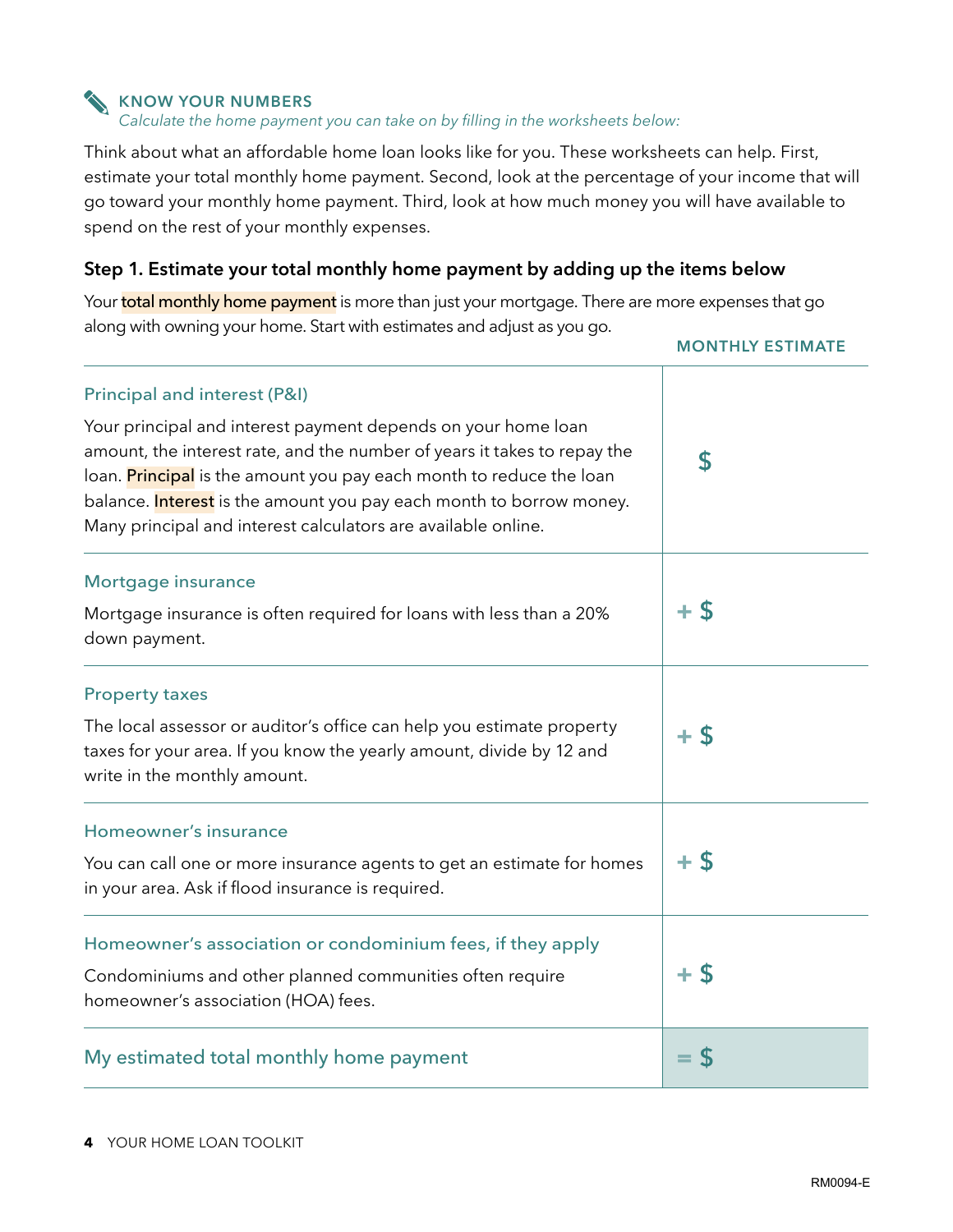### **Step 2. Estimate the percentage of your income spent on your monthly home payment**

Calculate the percentage of your total monthly income that goes toward your total monthly home payment each month. A mortgage lending rule of thumb is that your total monthly home payment should be at or below 28% of your total monthly income before taxes. Lenders may approve you for more or for less depending on your overall financial picture.

\$

My estimated total monthly home payment (from step 1)

Ö

 $\times$  100  $=$ 

 $\%$ 

My total monthly income *before* taxes

Percentage of my income going toward my monthly home payment

#### **Step 3. Estimate what is left after subtracting your monthly debts**

To determine whether you are comfortable with your total monthly home payment, fgure out how much of your income is left after you pay for your housing plus your other monthly debts.

| Total monthly income after taxes                                                                                                                                                                                                                                     |       |
|----------------------------------------------------------------------------------------------------------------------------------------------------------------------------------------------------------------------------------------------------------------------|-------|
| My estimated total monthly home payment (from step 1)                                                                                                                                                                                                                |       |
| Monthly car payment(s)                                                                                                                                                                                                                                               | — S   |
| Monthly student loan payment(s)                                                                                                                                                                                                                                      | S     |
| Monthly credit card payment(s)                                                                                                                                                                                                                                       |       |
| Other monthly payments, such as child support or alimony                                                                                                                                                                                                             | – S   |
| Total monthly income minus all debt payments<br>This money must cover your utilities, groceries, child care, health<br>insurance, repairs, and everything else. If this isn't enough, consider<br>options such as buying a less expensive home or paying down debts. | $=$ S |

## **Step 4. Your choice**

**\$** I am comfortable with a total monthly home payment of: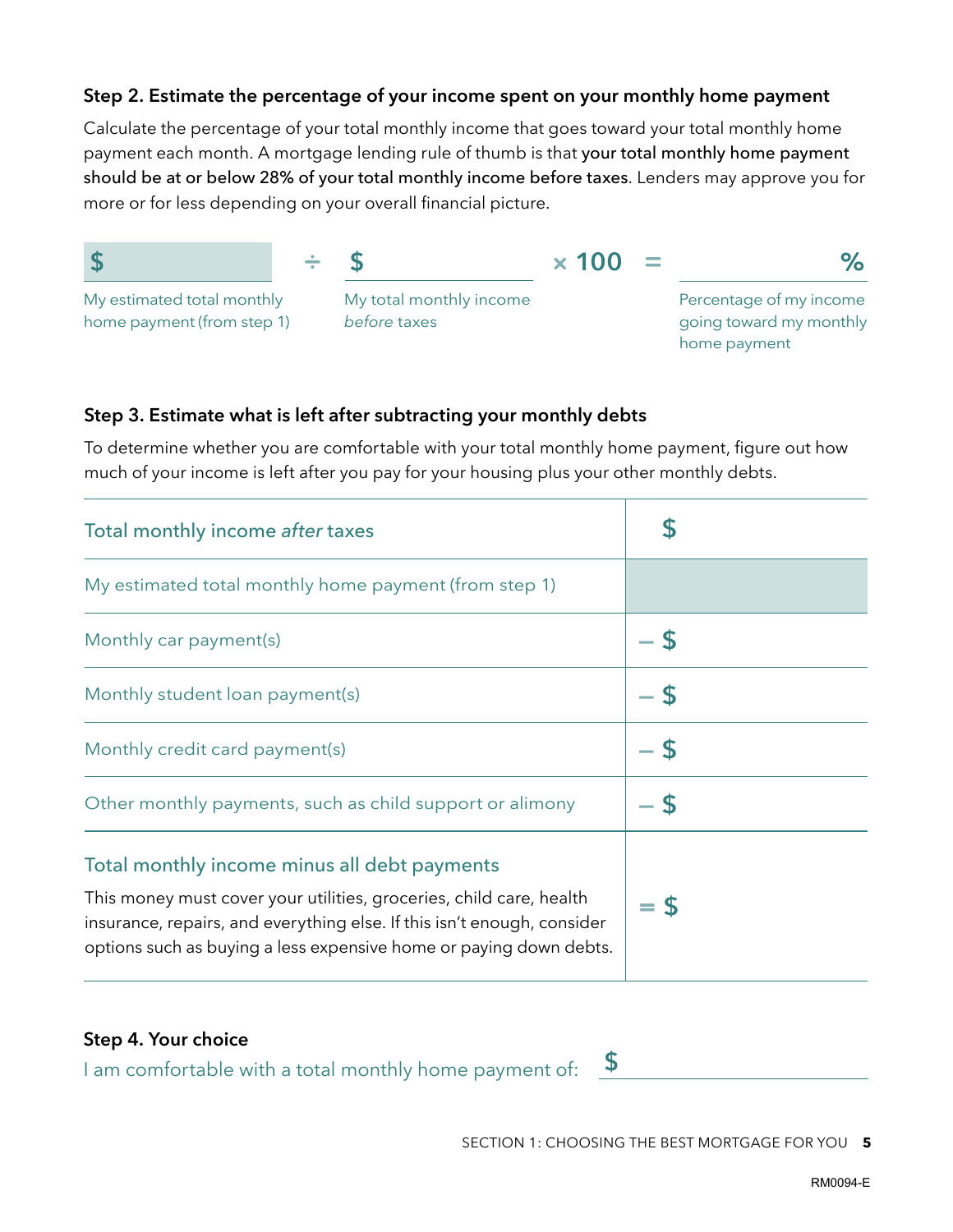# **2.** Understand your credit

Your credit, your credit scores, and how wisely you shop for a loan that best fts your needs have a signifcant impact on your mortgage interest rate and the fees you pay. To improve your credit and your chances of getting a better mortgage, get current on your payments and stay current. About 35% of your credit scores are based on whether or not you pay your bills on time. About 30% of your credit scores are based on how much debt you owe. That's why you may want to consider paying down some of your debts.

## **RESEARCH STARTER**

Check out interest rates and make sure you're getting the credit you've earned.

- $\Box$  Get your credit report at [annualcreditreport.com](https://www.annualcreditreport.com/index.action) and check it for errors. If you find mistakes, submit a request to each of the credit bureaus asking them to fix the mistake. For more information about correcting errors on your credit report, visit consumerfinance.gov/askcfpb.
- $\Box$  For more on home loans and credit, visit consumerfinance.gov/owning-a-home.

- **•** If your credit score is below 700, you will likely pay more for your mortgage.
- **•** Most credit scoring models are built so you can shop for a mortgage within a certain period—generally between 14 days and 45 days—with little or no impact on your score. If you shop outside of this period, any change triggered by shopping should be minor—a small price to pay for saving money on a mortgage loan.

#### **YOUR CHOICE**  *Check one:*

¨ I will go with the credit I have. **OR** ¨ I will wait a few months or more

**NOW IN THE FUTURE**

- If you work on improving your credit and wait to buy a home, you will likely save money. Some people who improve their credit save \$50 or \$100 on a typical monthly mortgage payment.
- An average consumer who adopts healthy credit habits, such as paying bills on time and paying down credit cards, could see a credit score improvement in three months or more.

and work to improve my credit.

**TIP**

Be careful making any big purchases on credit before you close on your home. Even financing a new refrigerator could make it harder for you to get a mortgage.

#### **TIP**

**Correcting** errors on your credit report may raise your score in 30 days or less. It's a good idea to correct errors before you apply for a mortgage.

**6** YOUR HOME LOAN TOOLKIT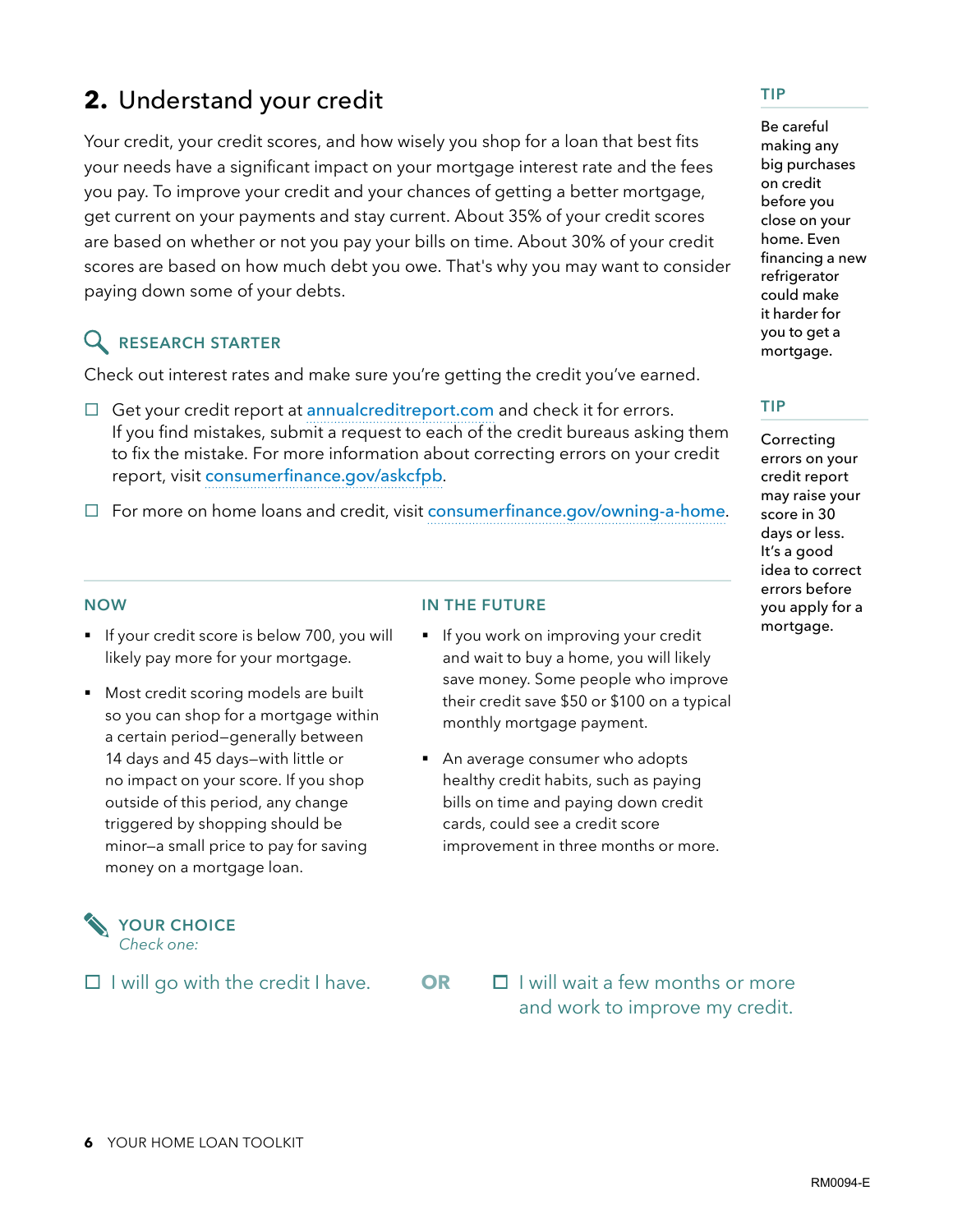## <span id="page-8-0"></span>**3.** Pick the mortgage type-fixed or adjustable-that works for you

With a **fixed-rate mortgage**, your principal and interest payment stays the same for as long as you have your loan.

- Consider a fixed-rate mortgage if you want a predictable payment.
- You may be able to refinance later if interest rates fall or your credit or financial situation improves.

With an **adjustable-rate mortgage (ARM)**, your payment often starts out lower than with a fxed-rate loan, but your rate and payment could increase quickly. It is important to understand the trade-offs if you decide on an ARM.

- Your payment could increase a lot, often by hundreds of dollars a month.
- § Make sure you are confdent you know what your maximum payment could be and that you can afford it.

Planning to sell your home within a short period of time? That's one reason some people consider an ARM. But, you probably shouldn't count on being able to sell or refnance. Your fnancial situation could change. Home values may go down or interest rates may go up.

You can learn more about ARMs in the Consumer Handbook on Adjustable Rate Mortgages (files.consumerfinance.gov/f/201401\_cfpb\_booklet\_charm.pdf) or by visiting consumerfinance.gov/owning-a-home.



□ I prefer a fixed-rate mortgage. **OR** □ I prefer an adjustable-rate mortgage.

## Check for risky loan features

Some loans are safer and more predictable than others. It is a good idea to make sure you are comfortable with the risks you are taking on when you buy your home. You can find out if you have certain types of risky loan features from the Loan Terms section on the first page of your Loan Estimate.

A **balloon payment** is a large payment you must make, usually at the end of your loan repayment period. Depending on the terms of your loan, the balloon payment could be as large as the entire balance on your mortgage.

A **prepayment penalty** is an amount you have to pay if you refinance or pay off your loan early. A prepayment penalty may apply even if you sell your home.

**TIP**

Many borrowers with ARMs underestimate how much their interest rates can rise.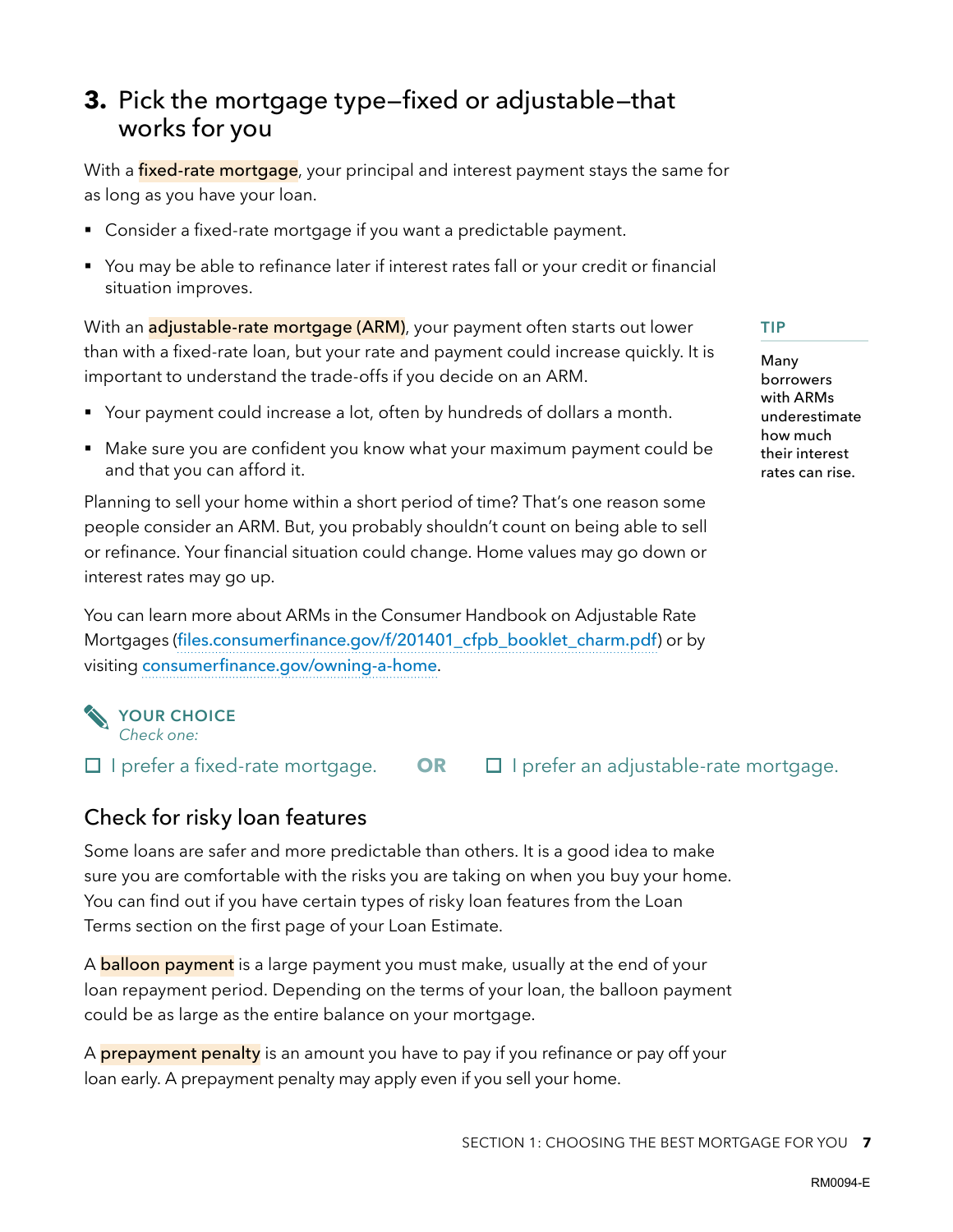# **4.** Choose the right down payment for you

A down payment is the amount you pay toward the home yourself. You put a percentage of the home's value down and borrow the rest through your mortgage loan.

#### **YOUR CHOICE**   $\blacklozenge$ *Check one:*

## **YOUR DOWN PAYMENT WHAT THAT MEANS FOR YOU**

| $\Box$ | I will put down 20%<br>or more.                                   | A 20% or higher down payment likely provides the best rates and most<br>options. However, think twice if the down payment drains all your savings.                                                                                                                              |
|--------|-------------------------------------------------------------------|---------------------------------------------------------------------------------------------------------------------------------------------------------------------------------------------------------------------------------------------------------------------------------|
| $\Box$ | I will put down<br>between 5%<br>and 19%.                         | You probably have to pay higher interest rates or fees. Lenders most<br>likely require <i>private mortgage insurance (PMI)</i> . PMI is an insurance<br>policy that lets you make a lower down payment by insuring the lender<br>against loss if you fail to pay your mortgage. |
|        |                                                                   | Keep in mind when you hear about "no PMI" offers that doesn't mean zero<br>cost. No PMI offers often have higher interest rates and may also require<br>you to take out a second mortgage. Be sure you understand the details.                                                  |
| □      | I will make no down<br>payment or a small<br>one of less than 5%. | Low down payment programs are typically more expensive because<br>they may require mortgage insurance or a higher interest rate. Look<br>closely at your total fees, interest rate, and monthly payment when<br>comparing options.                                              |
|        |                                                                   | Ask about loan programs such as:                                                                                                                                                                                                                                                |
|        |                                                                   | Conventional loans that may offer low down payment options.<br>٠                                                                                                                                                                                                                |
|        |                                                                   | FHA, which offers a 3.5% down payment program.<br>п                                                                                                                                                                                                                             |
|        |                                                                   | VA, which offers a zero down payment option for qualifying veterans.<br>٠                                                                                                                                                                                                       |
|        |                                                                   | USDA, which offers a similar zero down payment program for eligible<br>٠<br>borrowers in rural areas.                                                                                                                                                                           |

## The advantages of prepayment

Prepayment is when you make additional mortgage payments so you pay down your mortgage early. This reduces your overall cost of borrowing, and you may be able to cancel your private mortgage insurance early and stop paying the premium. Especially if your down payment is less than 20%, it may make sense to make additional payments to pay down your loan earlier.

**TIP**

Prepayment is your choice. You don't have to sign up for a program or pay a fee to set it up.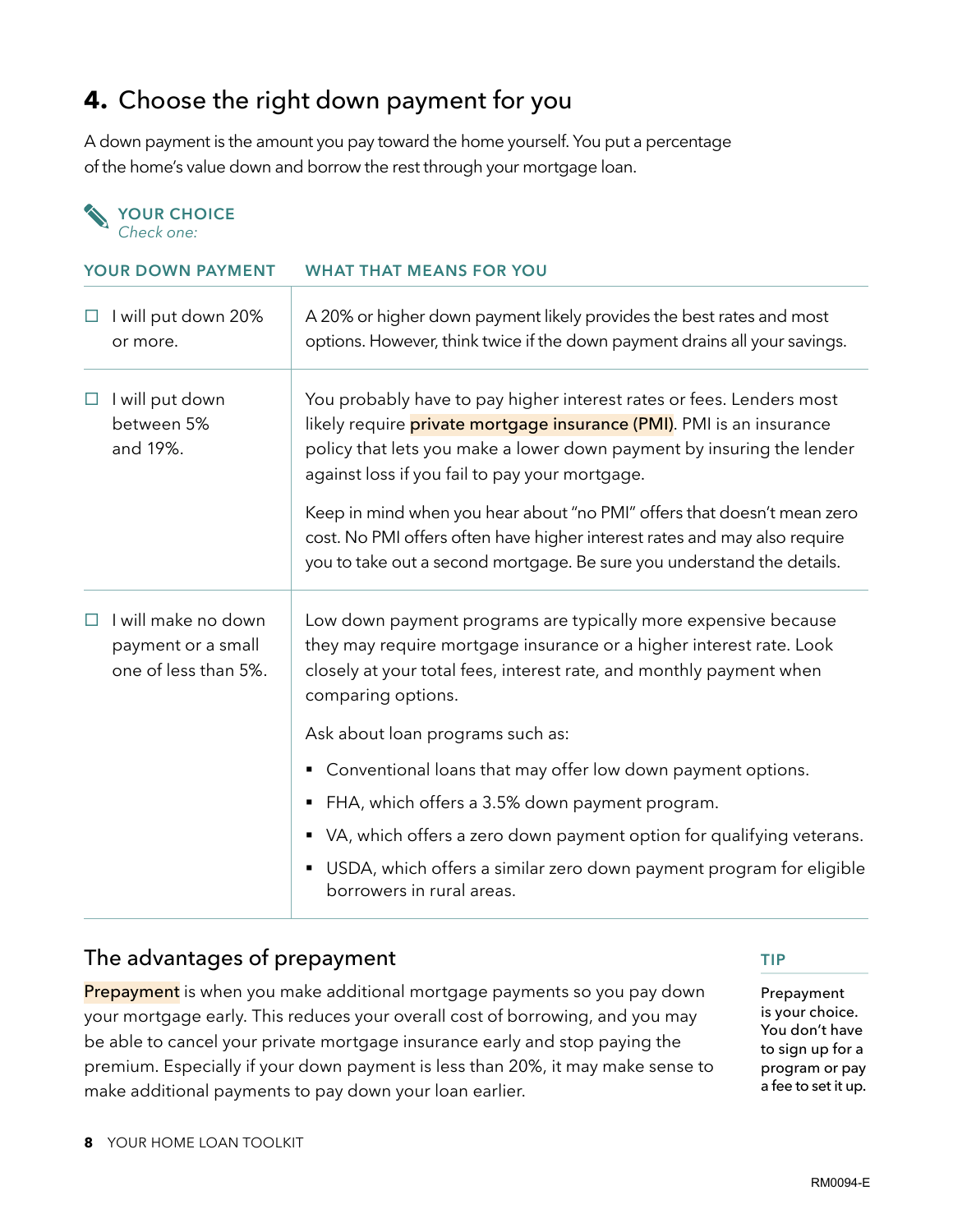## <span id="page-10-0"></span>**5.** Understand the trade-off between points and interest rate

Points are a percentage of a loan amount. For example, when a loan officer talks about one point on a \$100,000 loan, the loan officer is talking about one percent of the loan, which equals \$1,000. Lenders offer different interest rates on loans with different points. There are three main choices you can make about points. You can decide you don't want to pay or receive points at all. This is called a **zero point loan**. You can pay points at closing to receive a lower interest rate. Or you can choose to have points paid to you (also called *lender credits*) and use them to cover some of your closing costs.

The example below shows the trade-off between points as part of your closing costs and interest rates. In the example, you borrow \$180,000 and qualify for a 30-year fxed-rate loan at an interest rate of 5.0% with zero points. Rates currently available may be different than what is shown in this example.

| <b>RATE</b>                                | 4.875%                                                                                                                                                                               | 5.0%                                                                                                                            | 5.125%                                                                                                                                                                                |
|--------------------------------------------|--------------------------------------------------------------------------------------------------------------------------------------------------------------------------------------|---------------------------------------------------------------------------------------------------------------------------------|---------------------------------------------------------------------------------------------------------------------------------------------------------------------------------------|
| <b>POINTS</b>                              | $+0.375$                                                                                                                                                                             | $\bf{0}$                                                                                                                        | $-0.375$                                                                                                                                                                              |
| YOUR<br><b>SITUATION</b>                   | You plan to keep your<br>mortgage for a long time.<br>You can afford to pay<br>more cash at closing.                                                                                 | You are satisfied<br>with the market rate<br>without points in<br>either direction.                                             | You don't want to pay a<br>lot of cash upfront and<br>you can afford a larger<br>mortgage payment.                                                                                    |
| <b>YOU MAY</b><br><b>CHOOSE</b>            | Pay points now and get<br>a lower interest rate. This<br>will save you money over<br>the long run.                                                                                   | Zero points.                                                                                                                    | Pay a higher interest rate<br>and get a lender credit<br>toward some or all of your<br>closing costs.                                                                                 |
| <b>WHAT</b><br><b>THAT</b><br><b>MEANS</b> | You might agree to pay<br>\$675 more in closing<br>costs, in exchange for a<br>lower rate of 4.875%.<br>Now: You pay \$675<br>Over the life of the loan:<br>Pay \$14 less each month | With no<br>adjustments in<br>either direction,<br>it is easier to<br>understand what<br>you're paying and<br>to compare prices. | You might agree to a<br>higher rate of 5.125%, in<br>exchange for \$675 toward<br>your closing costs.<br>Now: You get \$675<br>Over the life of the loan:<br>Pay \$14 more each month |

#### **COMPARE THREE SCENARIOS OF HOW POINTS AFFECT INTEREST RATE**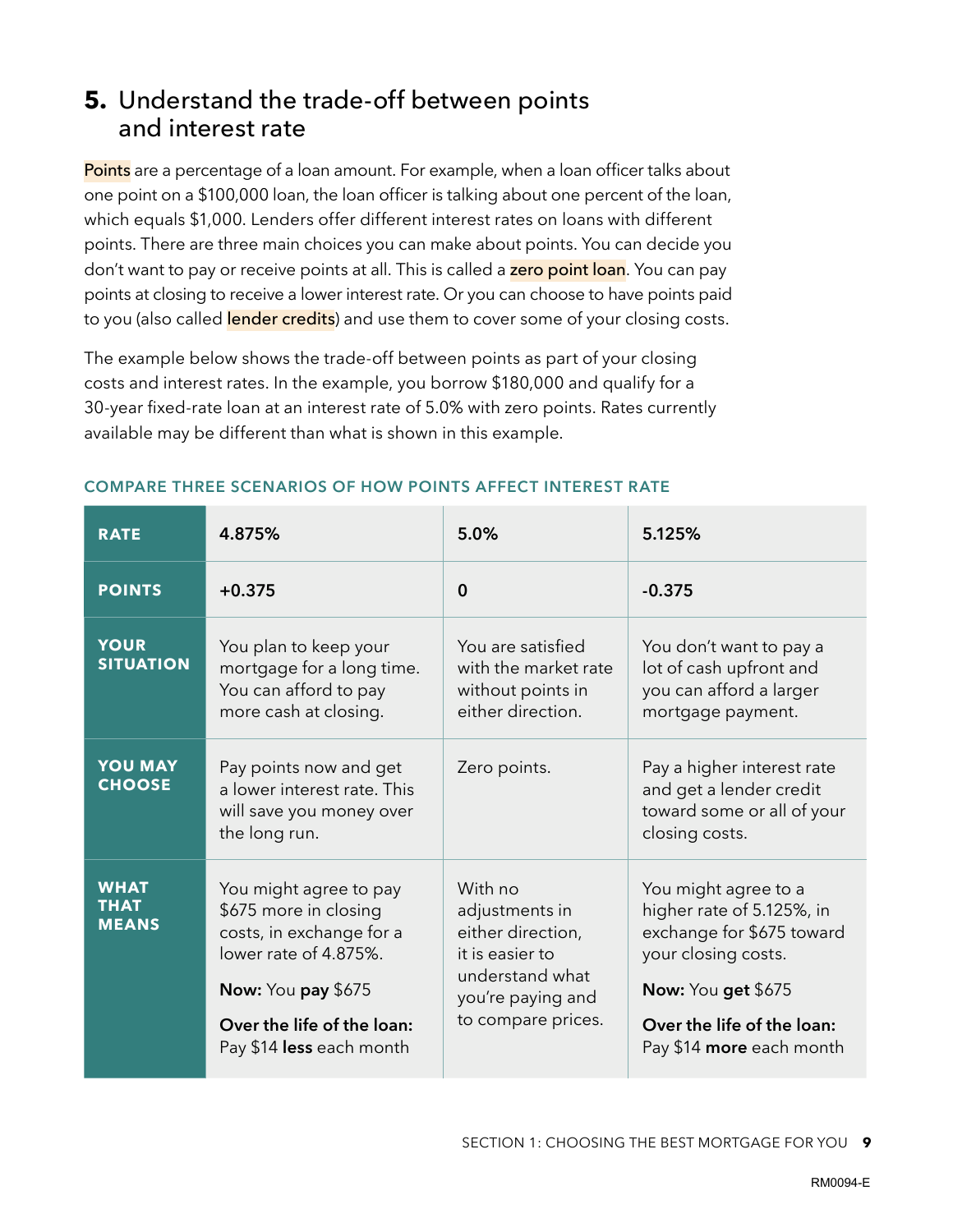## <span id="page-11-0"></span>**6.** Shop with several lenders

You've fgured out what affordable means for you. You've reviewed your credit and the kind of mortgage and down payment that best fits your situation. Now is the time to start shopping seriously for a loan. The work you do here could save you thousands of dollars over the life of your mortgage.

### **SATHER FACTS AND COMPARE COSTS**

#### $\Box$  Make a list of several lenders you will start with

Mortgages are typically offered by community banks, credit unions, mortgage brokers, online lenders, and large banks. These lenders have loan offcers you can talk to about your situation.

 $\Box$  Get the facts from the lenders on your list

Find out from the lenders what loan options they recommend for you, and the costs and benefts for each. For example, you might fnd a discount is offered for borrowers who have completed a home buyer education program.

#### $\Box$  Get at least three offers–in writing–so that you can compare them

Review the decisions you made on **pages 4 to 8** to determine the loan type, down payment, total monthly home payment and other features to shop for. Now ask at least three different lenders to give you a **Loan Estimate**, which is a standard form showing important facts about the loan. It should be sent to you within three days, and it shouldn't be expensive. Lenders can charge you only a small fee for getting your credit report—and some lenders provide the Loan Estimate without that fee.

#### $\Box$  Compare Total Loan Costs

 Review your Loan Estimates and compare Total Loan Costs, which you can see under *Section D* at the bottom left of the second page of the Loan Estimate. Total Loan Costs include what your lender charges to make the loan, as well as costs for services such as appraisal and title. The third page of the Loan Estimate shows the Annual Percentage Rate (APR), which is a measure of your costs over the loan term expressed as a rate. Also shown on the third page is the Total Interest Percentage (TIP), which is the total amount of interest that you pay over the loan term as a percentage of your loan amount. You can use APR and TIP to compare loan offers.

#### Q **RESEARCH STARTER**

Loan costs can vary widely from lender to lender, so this is one place where a little research may help you save a lot of money. Here's how:

- $\Box$  Ask real estate and title professionals about average costs in your area.
- $\Box$  Learn more about loan costs, and get help comparing options, at consumerfinance.gov/owning-a-home.
- **10** YOUR HOME LOAN TOOLKIT

#### **TIP**

A loan officer is not necessarily shopping on your behalf or providing you with the best fit or lowest cost loan.

#### **TIP**

It is illegal for a lender to pay a loan officer more to steer you into a higher cost loan.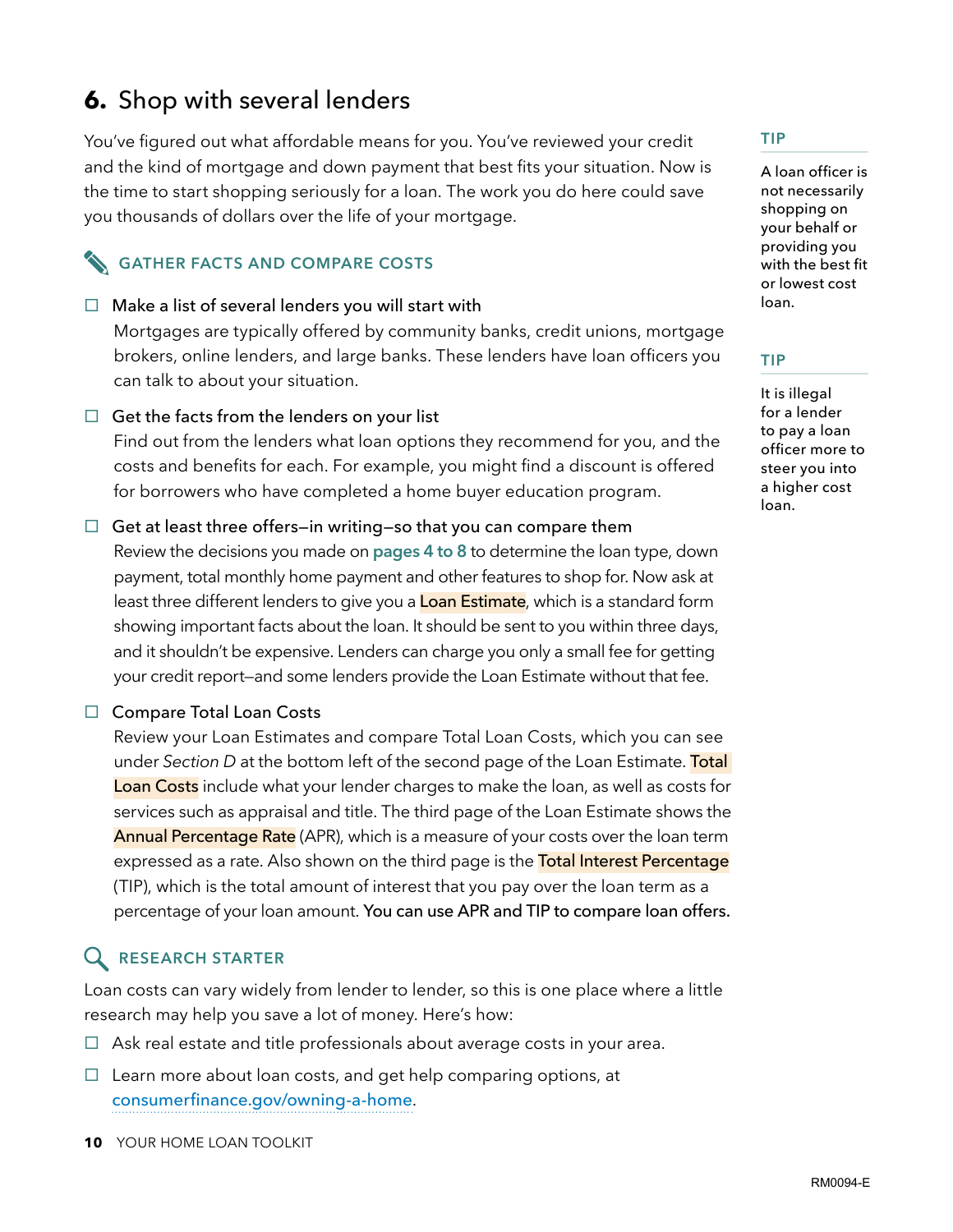## **THE TALK**

Talking to different lenders helps you to know what options are available and to feel more in control. Here is one way to start the conversation:

"This mortgage is a big decision and I want to get it right. Another lender is offering me a different loan that may cost less. Let's talk about what the differences are and whether you may be able to offer me the best deal."

### **TRACK YOUR LOAN OFFERS**

*Fill in the blanks for these important factors:*

|                                                                                         | <b>LOAN OFFER 1</b>                  | <b>LOAN OFFER 2</b>                  | <b>LOAN OFFER 3</b>                  |
|-----------------------------------------------------------------------------------------|--------------------------------------|--------------------------------------|--------------------------------------|
| Lender name                                                                             |                                      |                                      |                                      |
| Loan amount                                                                             | \$                                   | \$                                   | \$                                   |
| Interest rate                                                                           | %                                    | $\%$                                 | $\%$                                 |
|                                                                                         | $\square$ Fixed<br>$\Box$ Adjustable | $\square$ Fixed<br>$\Box$ Adjustable | $\square$ Fixed<br>$\Box$ Adjustable |
| Monthly principal and interest                                                          | \$                                   | \$                                   | \$                                   |
| Monthly mortgage insurance                                                              | \$                                   | \$                                   | \$                                   |
| <b>Total Loan Costs</b><br>(See section D on the second<br>page of your Loan Estimate.) | \$                                   | \$                                   | \$                                   |

My best loan offer is: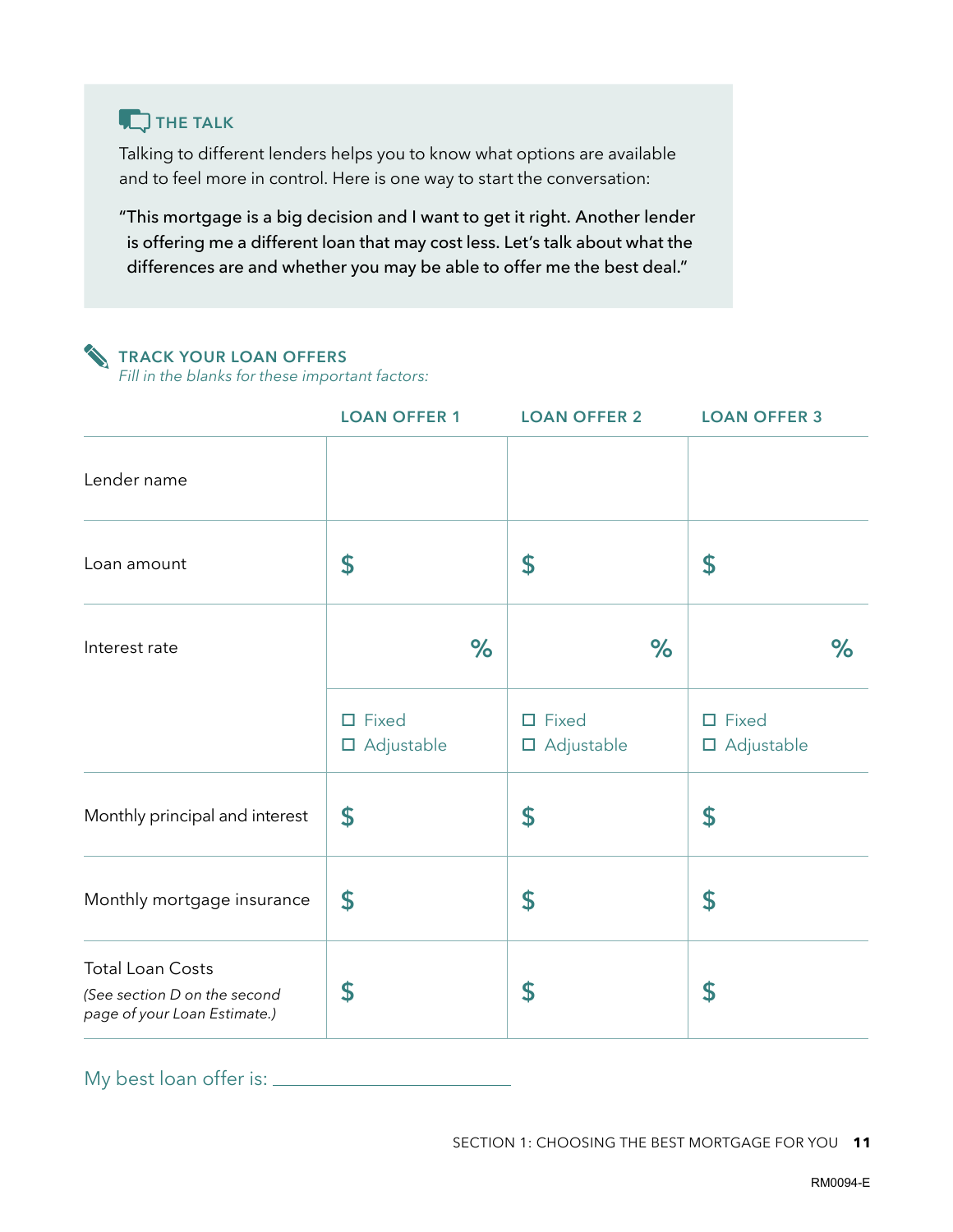# **7.** Choose your mortgage

You've done a lot of hard work to get this far! Now it is time to make your call.

### **CONFIRM YOUR DECISION**

*Check the box if you agree with the statement:* 

- $\Box$  I can repay this loan.
- $\Box$  I am comfortable with my monthly payment.
- $\Box$  I shopped enough to know this is a good deal for me.
- $\Box$  There are no risky features such as a balloon payment or prepayment penalty I can't handle down the road.
- $\Box$  I know whether my principal and interest payment will increase in the future.

Still need advice? The U.S. Department of Housing and Urban Development (HUD) sponsors housing counseling agencies throughout the country to provide free or low-cost advice. To find a HUD-approved housing counselor visit [consumerfnance.gov/fnd-a-housing-counselor](http://www.consumerfinance.gov/find-a-housing-counselor/?utm_source=online&utm_medium=booklet&utm_term=p_12_1&utm_campaign=Your_home_loan_toolkit) or call HUD's interactive voice system at (800) 569-4287.

#### Intent to proceed

When you receive a Loan Estimate, the lender has not yet approved or denied your loan. Up to this point, they are showing you what they expect to offer if you decide to move forward with your application. You have not committed to this lender. In fact, you are not committed to any lender before you have signed final closing documents.

Once you have found your best mortgage, the next step is to tell the loan officer you want to proceed with that mortgage application. This is called expressing your intent to proceed. Lenders have to wait until you express your intent to proceed before they require you to pay an application fee, appraisal fee, or most other fees.

#### Rate lock

Your Loan Estimate may show a rate that has been "locked" or a rate that is "foating," which means it can go up or down. Mortgage interest rates change daily, sometimes hourly. A rate lock sets your interest rate for a period of time. Rate locks are typically available for 30, 45, or 60 days, and sometimes longer.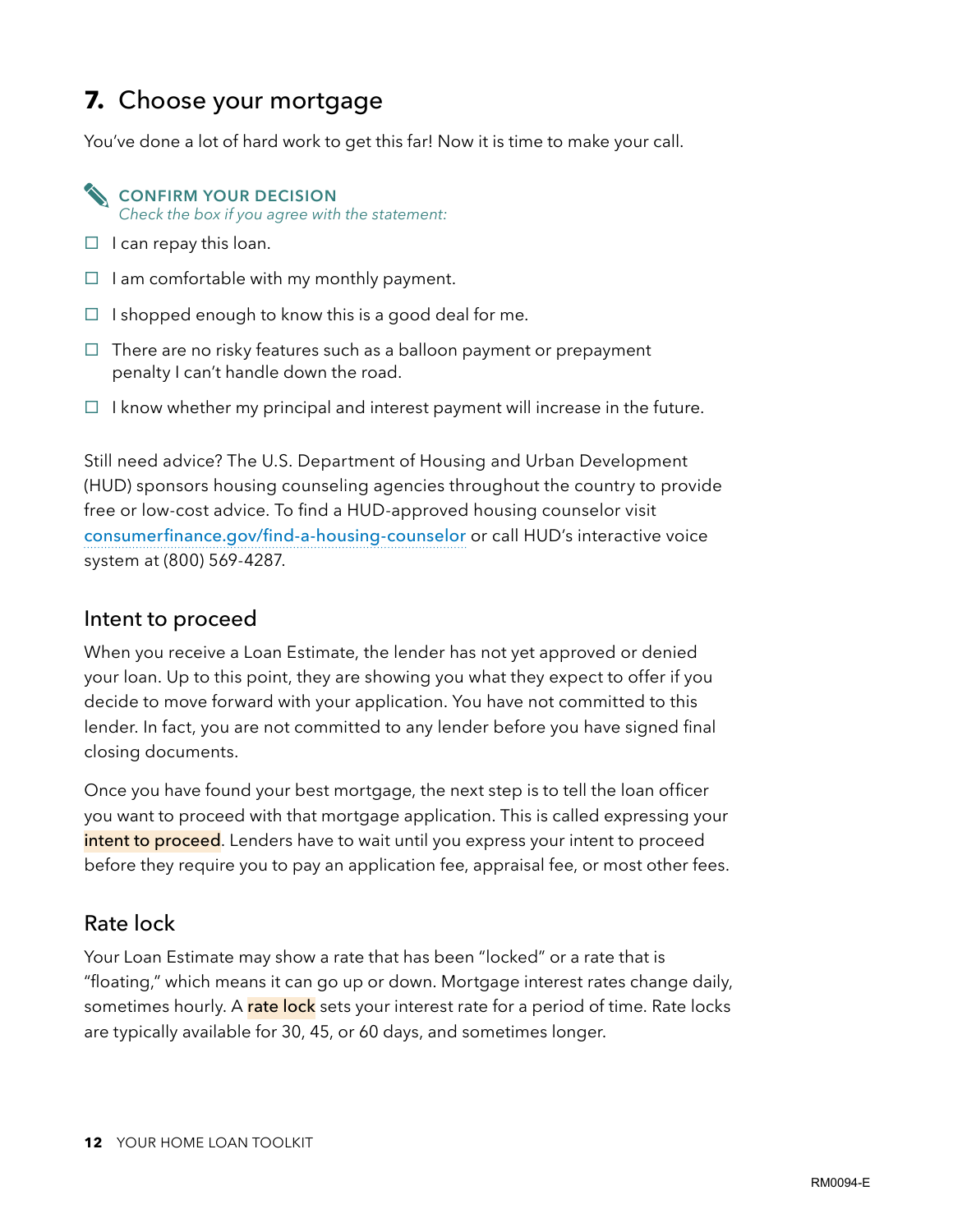The interest rate on your Loan Estimate is not a guarantee. If your rate is foating and it is later locked, your interest rate will be set at that later time. Also, if there are changes in your application—including your loan amount, credit score, or verifed income—your rate and terms will probably change too. In those situations, the lender gives you a revised Loan Estimate.

There can be a downside to a rate lock. It may be expensive to extend if your transaction needs more time. And, a rate lock may lock you out of better market pricing if rates fall.

## **THE TALK**

Rate lock policies vary by lender. Choosing to lock or float your rate can make an important difference in your monthly payment. To avoid surprises, ask:

"What does it mean if I lock my rate today?"

"What rate lock time frame does this Loan Estimate provide?"

"Is a shorter or longer rate lock available, and at what cost?"

"What if my closing is delayed and the rate lock expires?"

"If I lock my rate, are there any conditions under which my rate could still change?"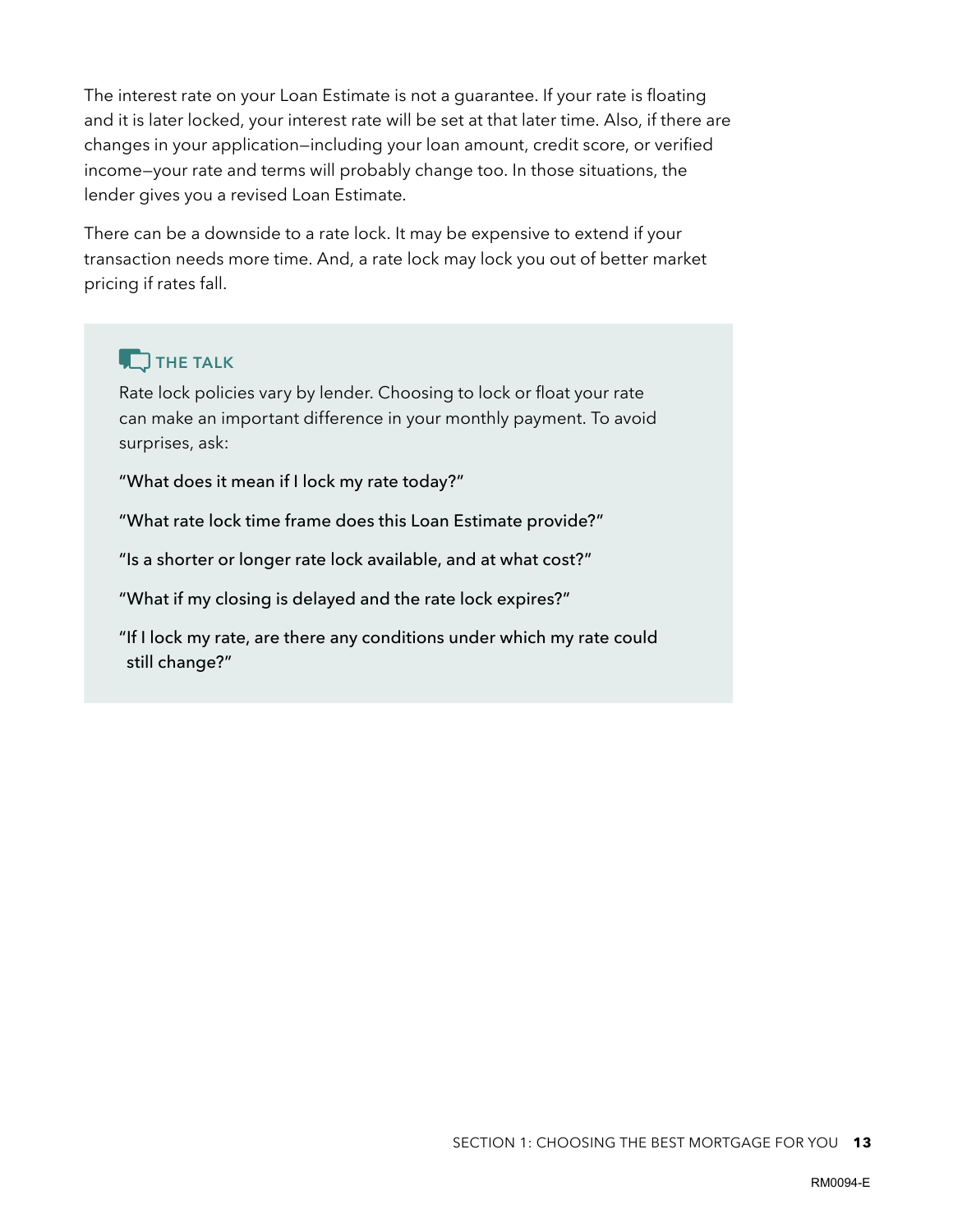# **8.** Avoid pitfalls

| <b>WHAT NOT TO DO</b>                                                                                                | WHY?                                                                                                                                                                                         |
|----------------------------------------------------------------------------------------------------------------------|----------------------------------------------------------------------------------------------------------------------------------------------------------------------------------------------|
| Don't sign documents where<br>important details are left<br>blank or documents you<br>don't understand.              | You are agreeing to repay a substantial amount of money over<br>an extended period of time. Make sure you know what you are<br>getting into and protect yourself from fraud.                 |
| Don't assume you are on<br>your own.                                                                                 | HUD-approved housing counselors can help you navigate<br>the process and find programs available to help first-time<br>homebuyers.                                                           |
|                                                                                                                      | You can find a HUD-approved housing counselor in your area at<br>consumerfinance.gov/find-a-housing-counselor or call HUD's<br>interactive voice system at (800) 569-4287.                   |
| Don't take on more<br>mortgage than you want<br>or can afford.                                                       | Make certain that you want the loan that you are requesting and<br>that you are in a position to live up to your end of the bargain.                                                         |
| Don't count on refinancing,<br>and don't take out a loan if<br>you already know you will<br>have to change it later. | If you are not comfortable with the loan offered to you, ask<br>your lender if there is another option that works for you. Keep<br>looking until you find the right loan for your situation. |
| Don't fudge numbers<br>or documents.                                                                                 | You are responsible for an accurate and truthful application. Be<br>upfront about your situation. Mortgage fraud is a serious offense.                                                       |
| Don't hide important<br>financial information.                                                                       | Hiding negative information may delay or derail your<br>loan application.                                                                                                                    |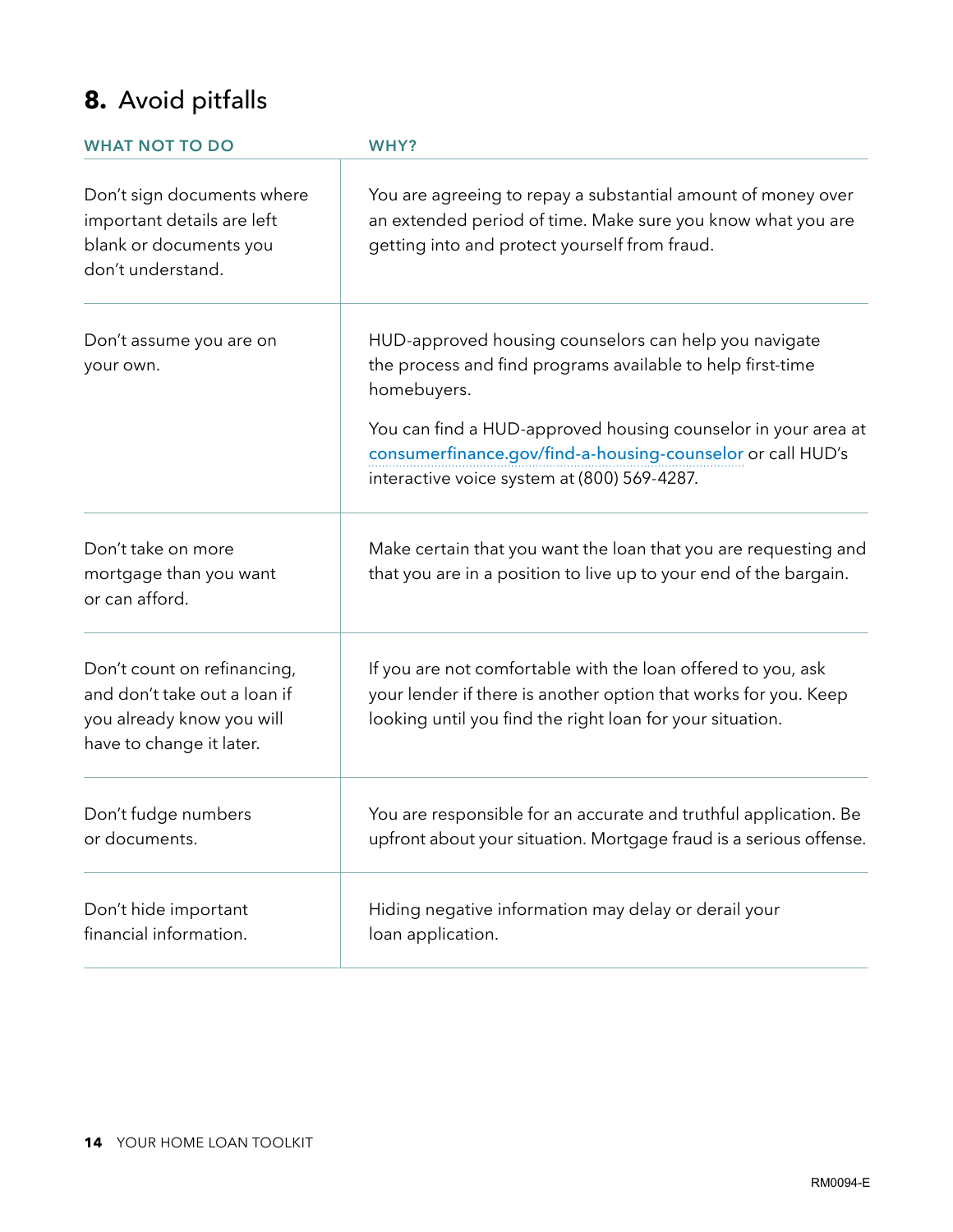# Handle problems

| <b>WHAT HAPPENED</b>                                                                                             | <b>WHAT TO DO ABOUT IT</b>                                                                                                                                                                                                                                                                                                                                                                                                                                                                                                                                                                                                                                                                                           |
|------------------------------------------------------------------------------------------------------------------|----------------------------------------------------------------------------------------------------------------------------------------------------------------------------------------------------------------------------------------------------------------------------------------------------------------------------------------------------------------------------------------------------------------------------------------------------------------------------------------------------------------------------------------------------------------------------------------------------------------------------------------------------------------------------------------------------------------------|
| I have experienced a problem<br>with my loan application or<br>how my loan officer is<br>treating me.            | Ask to talk to a supervisor. It may be a good idea to talk to<br>the loan officer first, and if you are not satisfied, ask to speak<br>with a supervisor.                                                                                                                                                                                                                                                                                                                                                                                                                                                                                                                                                            |
| I think I was unlawfully<br>discriminated against when<br>I applied for a loan or when<br>I tried to buy a home. | The Fair Housing Act and Equal Credit Opportunity Act prohibit<br>housing and credit discrimination. If you think you have been<br>discriminated against during any part of the mortgage process,<br>you can submit a complaint and describe what happened. To<br>do so, you can call the Consumer Financial Protection Bureau at<br>(855) 411-2372 or visit consumerfinance.gov/complaint. Submit<br>a complaint to the U.S. Department of Housing and Urban<br>Development (HUD) by calling (800) 669-9777, TTY (800) 927-<br>9275. Or, file a complaint online at HUD.gov.<br>You can find more information about your rights and how to submit<br>a complaint with the CFPB at consumerfinance.gov/fair-lending. |
| I have a complaint.                                                                                              | Submit a complaint to the Consumer Financial Protection<br>Bureau if you have problems at any stage of the mortgage<br>application or closing process, or later if you have problems<br>making payments or become unable to pay. You can call (855)<br>411-2372 or visit consumerfinance.gov/complaint.                                                                                                                                                                                                                                                                                                                                                                                                              |
| I think I may have been the<br>victim of a predatory lender<br>or a loan fraud.                                  | Don't believe anyone who tells you they are your "only chance<br>to get a loan," or that you must "act fast." Learn the warning<br>signs of predatory lending and protect yourself. Find more<br>information at portal.hud.gov/hudportal/HUD?src=/program_<br>offices/housing/sfh/hcc/OHC_PREDLEND/OHC_LOANFRAUD.<br>You could learn more about your loan officer at<br>nmlsconsumeraccess.org.                                                                                                                                                                                                                                                                                                                      |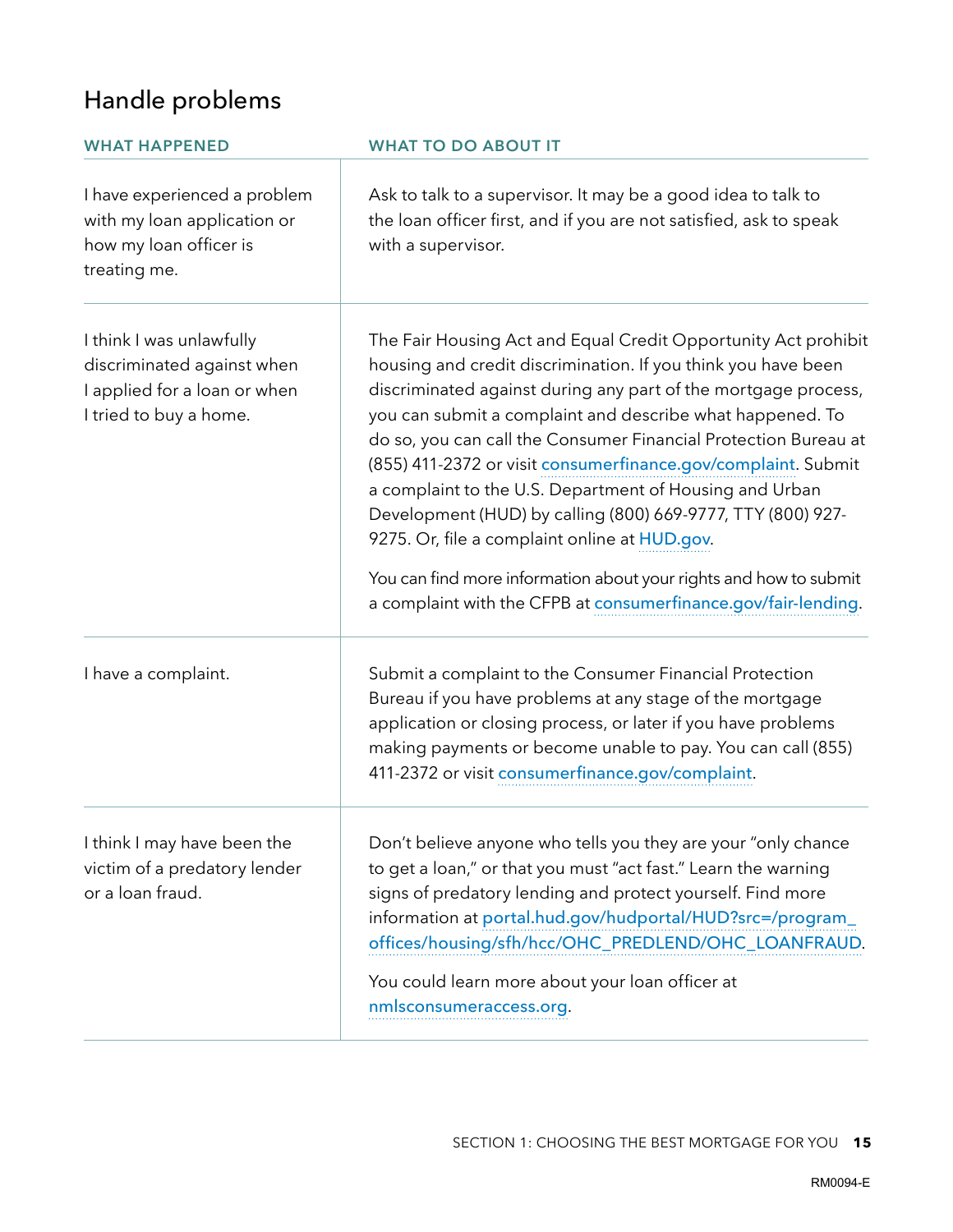# <span id="page-17-0"></span>Your closing

You've chosen a mortgage. Now it's time to select and work with your closing agent.

Once you've applied for a mortgage, you may feel like you're done. But mortgages are complicated and you still have choices to make.

## **1.** Shop for mortgage closing services

Once you've decided to move forward with a lender based on the Loan Estimate, you are ready to shop for the **closing agent** who gathers all the legal documents, closes the loan, and handles the money involved in your purchase. After you apply for a loan, your lender gives you a list of companies that provide closing services. You may want to use one of the companies on the list. Or, you may be able to choose companies that are not on the list if your lender agrees to work with your choice. The seller cannot require you to buy a title insurance policy from a particular title company.

## Closing agent

In most of the country, a settlement agent does your closing. In other states, particularly several states in the West, the person is known as an escrow agent. And in some states, particularly in the Northeast and South, an attorney may be required.

#### **RESEARCH STARTER** Q

When you compare closing agents, look at both cost and customer service.

 $\Box$  Ask your real estate professional and your friends. These people may know companies they would recommend. Be sure to ask how that company handled problems and if they have a good reputation.

#### **IN THIS SECTION**

- **1.** Shop for mortgage closing services
- **2.** Review your revised Loan Estimate
- **3.** Understand and use your Closing Disclosure

#### **TIP**

**Settlement** services may feel like a drop in the bucket compared to the cost of the home. But in some states borrowers who shop around may save hundreds of dollars.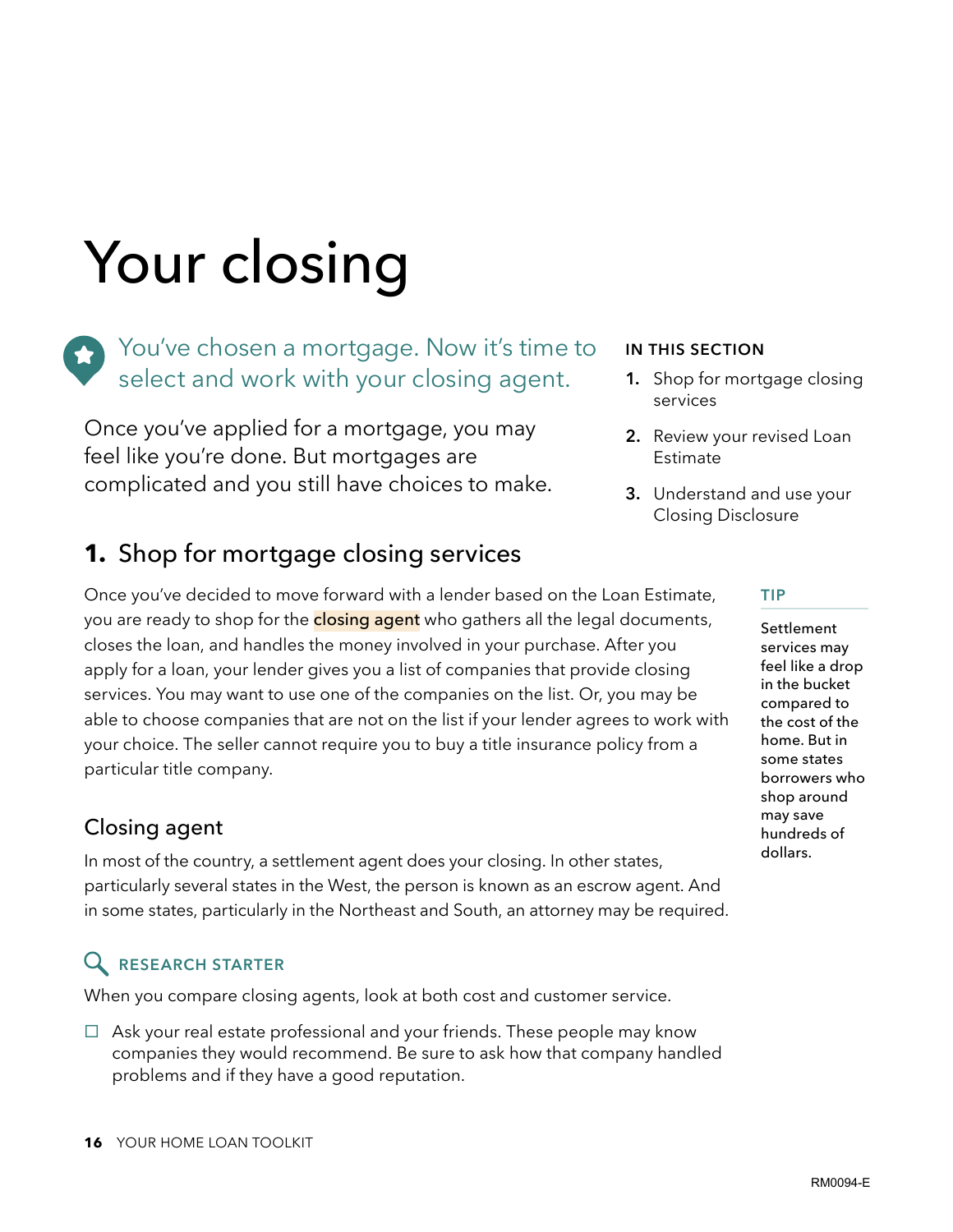$\Box$  Review the list of companies your lender gave you. Select a few companies on the list and ask for references from people who recently bought a home. Ask those people how the company handled problems that came up during the transaction.

## Title insurance

When you purchase your home, you receive a document most often called a deed, which shows the seller transferred their legal ownership, or "title," to the home to you. Title insurance can provide protection if someone later sues and says they have a claim against the home. Common claims come from a previous owner's failure to pay taxes or from contractors who say they were not paid for work done on the home before you purchased it.

Most lenders require a **Lender's Title Insurance** policy, which protects the amount they lent. You may want to buy an **Owner's Title Insurance** policy, which protects your fnancial investment in the home. The Loan Estimate you receive lists the Owner's Title Insurance policy as optional if your lender does not require the policy as a condition of the loan.

Depending on the state where you are buying your home, your title insurance company may give you an itemized list of fees at closing. This itemized list may be required under state law and may be different from what you see on your Loan Estimate or Closing Disclosure. That does not mean you are being charged more. If you add up all the title-related costs your title insurance company gives you, it should match the totals of all the title-related costs you see on your Loan Estimate or Closing Disclosure. When comparing costs for title insurance, make sure to compare the bottom line total.

## Home inspector and home appraiser

When you are considering buying a home, it is smart to check it out carefully to see if it is in good condition. The person who does this for you is called a **home inspector**. The inspector works for you and should tell you whether the home you want to buy is in good condition and whether you are buying a "money pit" of expensive repairs. Get your inspection before you are fnally committed to buy the home.

A home inspector is different from a **home appraiser**. The appraiser is an independent professional whose job is to give the lender an estimate of the home's market value. You are entitled to a copy of the appraisal prior to your closing. This allows you to see how the price you agreed to pay compares to similar and recent property sales in your area.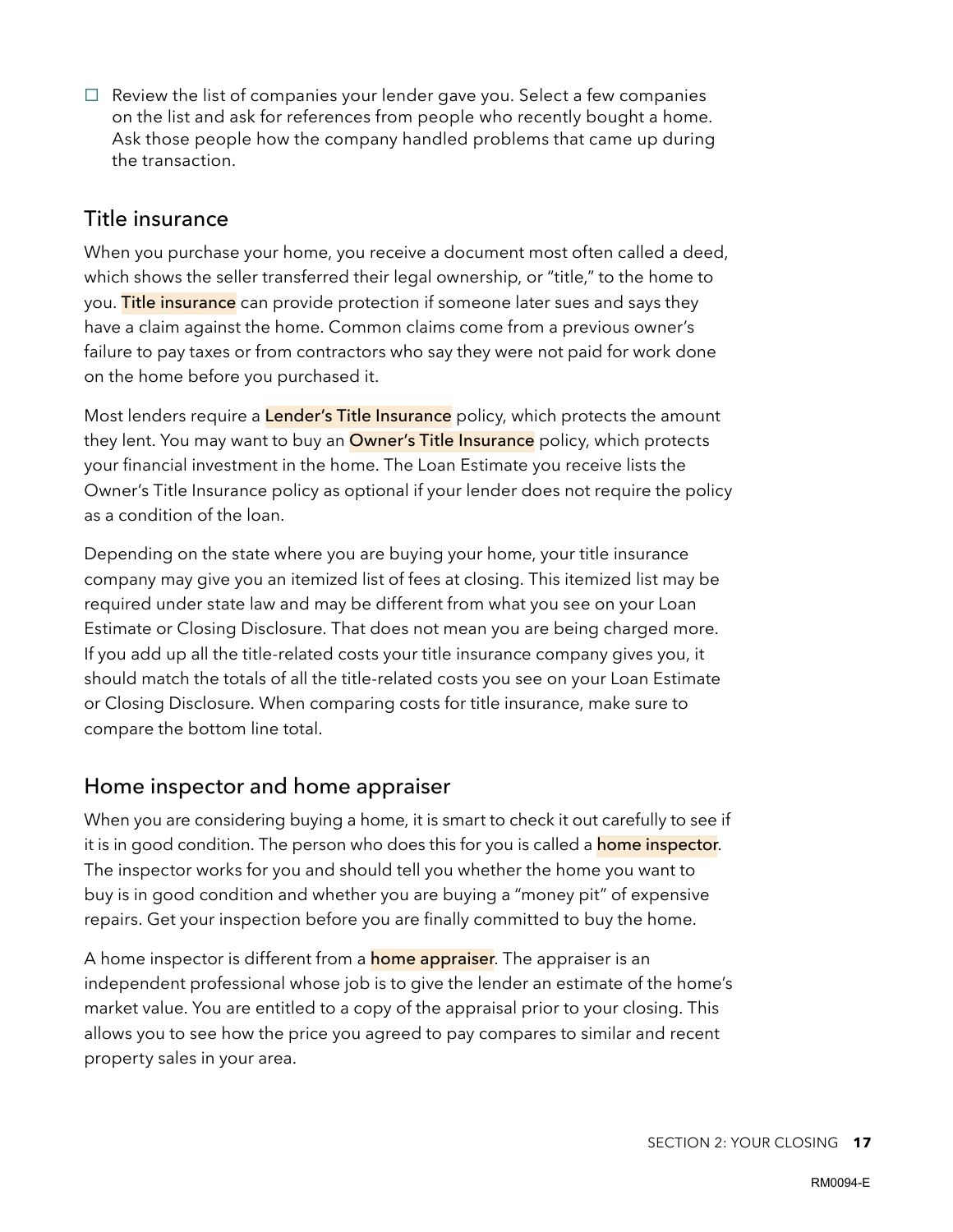## **2.** Review your revised Loan Estimate

When important information changes, your lender is required to give you a new Loan Estimate that shows your new loan offer.

It is illegal for a lender to quote you low fees and costs for its services on your Loan Estimate and then surprise you with much higher costs in a revised Loan Estimate or Closing Disclosure. However, a lender may change the fees it quotes you for its services if the facts on your application were wrong or changed, you asked for a change, your lender found you did not qualify for the original loan offer, or your Loan Estimate expired.

Here are common reasons why your Loan Estimate might change:

- You decided to change loan programs or the amount of your down payment.
- The appraisal on the home you want to buy came in higher or lower than expected.
- You took out a new loan or missed a payment and that has changed your credit.
- Your lender could not document your overtime, bonus, or other income.

## **THE TALK**

If your Loan Estimate is revised you should look it over to see what changed. Ask your lender:

"Can you explain why I received a new Loan Estimate?"

"How is my loan transaction different from what I was originally expecting?"

"How does this change my loan amount, interest rate, monthly payment, cash to close, and other loan features?"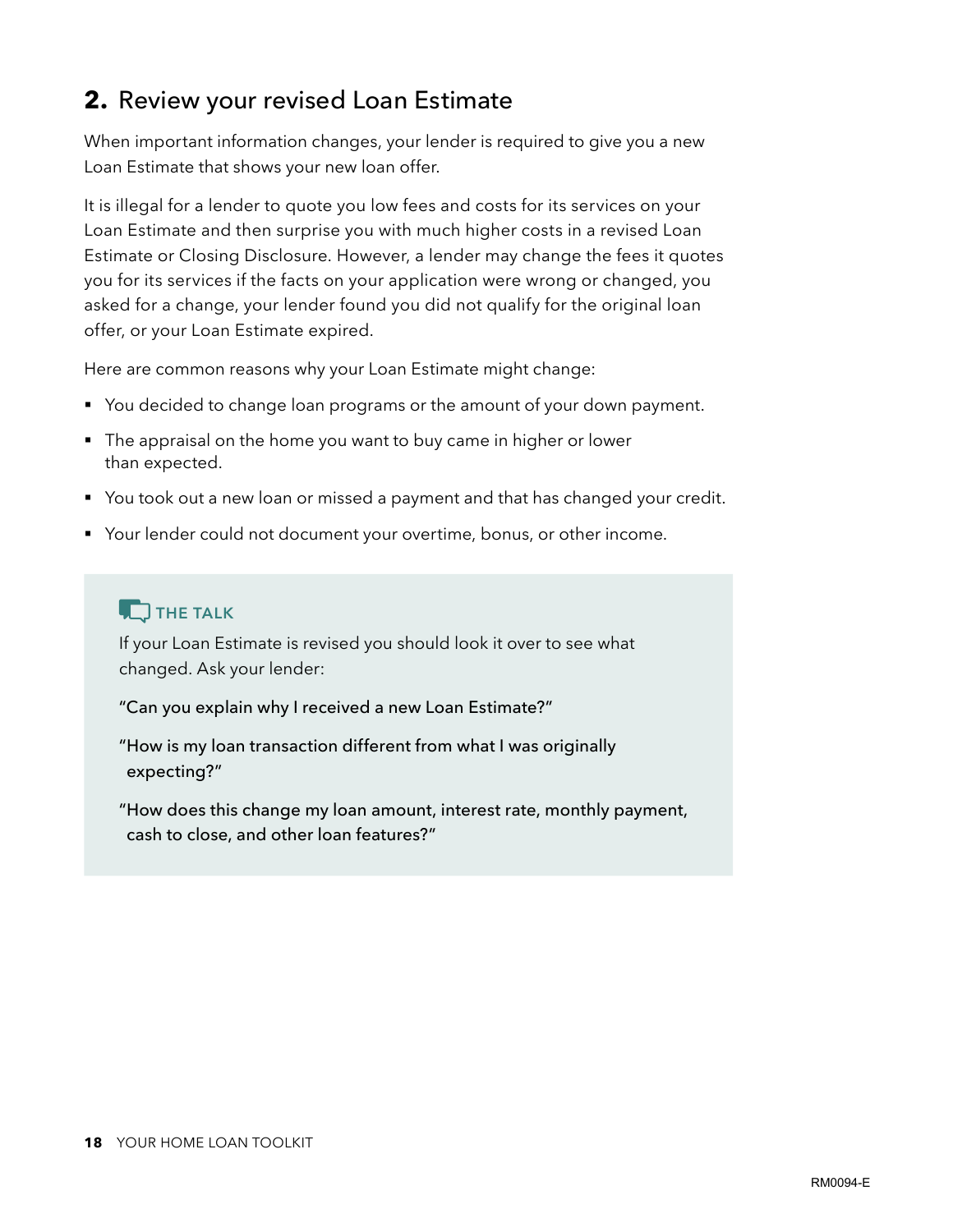# **3.** Understand and use your Closing Disclosure

You've chosen a home you want to buy and your offer has been accepted. You've also applied for and been approved for a mortgage. Now you are ready to take legal possession of the home and promise to repay your loan.

At least three days before your closing, you should get your official **Closing Disclosure**, which is a five-page document that gives you more details about your loan, its key terms, and how much you are paying in fees and other costs to get your mortgage and buy your home.

Many of the costs you pay at closing are set by the decisions you made when you were shopping for a mortgage. Charges shown under "services you can shop for" may increase at closing, but generally by no more than 10% of the costs listed on your final Loan Estimate.

The Closing Disclosure breaks down your closing costs into two big categories:

#### **YOUR LOAN COSTS OTHER COSTS**

- **F** The lender's **Origination Costs** to make or "originate" the loan, along with application fees and fees to underwrite your loan. Underwriting is the lender's term for making sure your credit and financial information is accurate and you meet the lender's requirements for a loan.
- Discount points-that is, additional money you pay up front to reduce your interest rate.
- Services you shopped for, such as your closing or settlement agent and related title costs.
- Services your lender requires for your loan. These include appraisals and credit reports.

- Property taxes.
- Homeowner's insurance premiums. You can shop around for homeowner's insurance from your current insurance company, or many others, until you find the combination of premium, coverage, and customer service that fits your situation. Your lender will ask you for proof you have an insurance policy on your new home.
- Any portion of your total mortgage payment you must make before your first full payment is due.
- Flood insurance, if required.

## **RESEARCH STARTER**

Get tips, a step-by-step checklist, and help with the rest of the documents you'll see at closing at consumerfinance.gov/owning-a-home.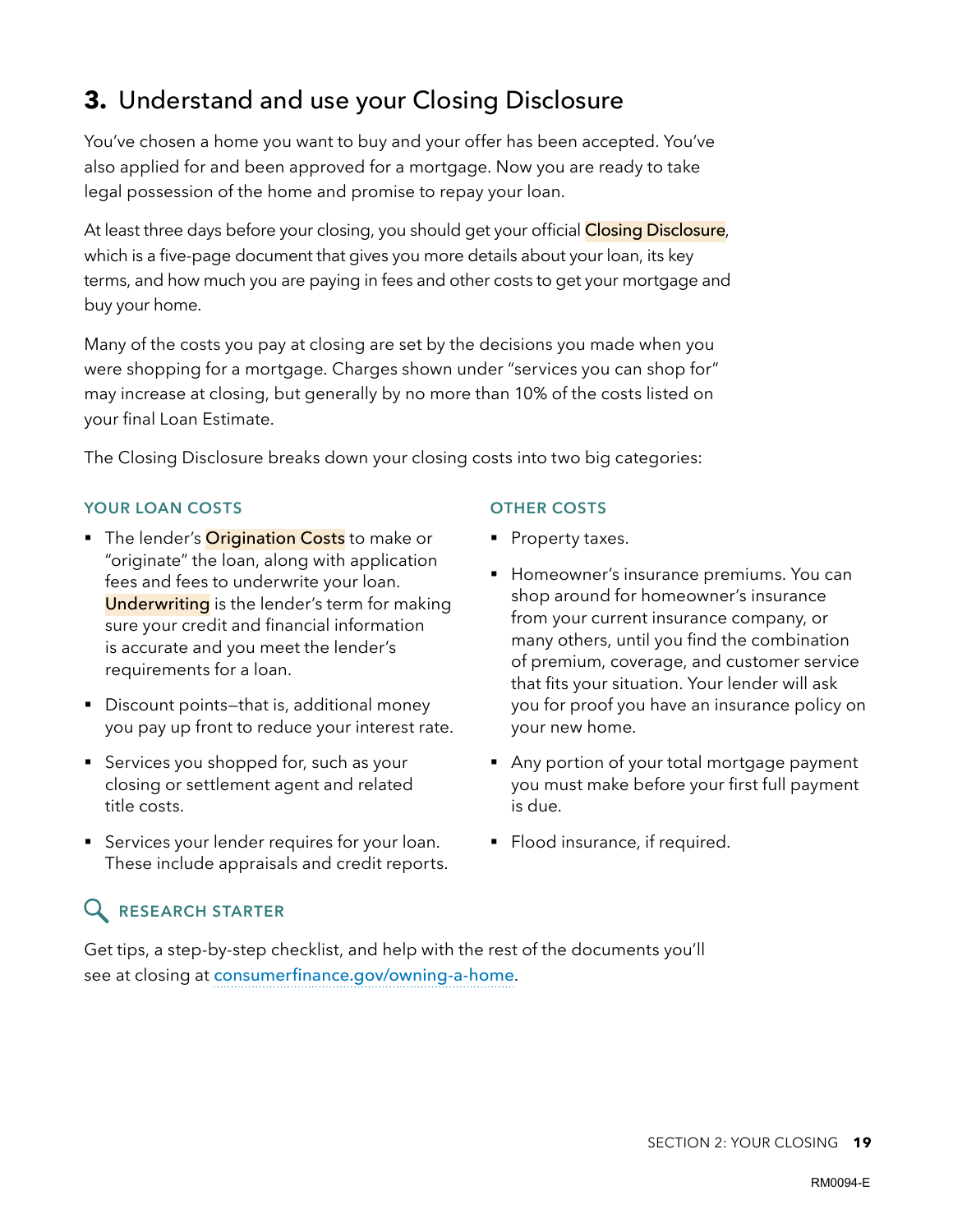## What is your Closing Disclosure?

The five-page Closing Disclosure sums up the terms of your loan and what you pay at closing. You can easily compare the numbers to the Loan Estimate you received earlier. There should not be any significant changes other than those you have already agreed to.

Take out your own Closing Disclosure, or review the example here. Double-check that you clearly understand what you'll be expected to pay—over the life of your loan and at closing.

#### **ON PAGE 1 OF 5**

#### **Loan terms**

Review your monthly payment. Part of it goes to repay what you borrowed (and may build equity in your new home), and part of it goes to pay interest (which doesn't build equity). Equity is the current market value of your home minus the amount you still owe on your mortgage.

#### **Costs at Closing**

Be prepared to bring the full "Cash to Close" amount with you to your closing. This amount includes your down payment and closing costs. The closing costs are itemized on the following pages.

### *This form is a statement of* f*nal loan terms and closing costs. Compare this* **Closing Disclosure** *document with your Loan Estimate.*

Closing Information **Date Issued**  $4/15/2013$ <br>**Closing Date**  $4/15/2013$ **Closing Date** 4/15/2013 **Disbursement Date** 4/15/2013 **Settlement Agent** Epsilon Title Co.<br>File # 12-3456 **File #** 12-3456 **Property** 456 Somewhere Ave Anytown, ST 12345 **Sale Price** \$180,000

Transaction Information **Borrower** Michael Jones and Mary Stone 123 Anywhere Street Anytown, ST 12345 **Seller** Steve Cole and Amy Doe 321 Somewhere Drive Anytown, ST 12345 **Lender** Ficus Bank

Loan Information **Loan Term** 30 years<br>**Purpose** Purchase Purpose<br>Product

**Product** Fixed Rate **Loan Type Z** Conventional **CIFHA**  $\Box$ VA  $\Box$ **Loan ID #** 123456789

**MIC #** 000654321

| <b>Loan Terms</b>                                                                                                          |                     |                                                                                                                                                   | Can this amount increase after closing?                                                                                    |  |
|----------------------------------------------------------------------------------------------------------------------------|---------------------|---------------------------------------------------------------------------------------------------------------------------------------------------|----------------------------------------------------------------------------------------------------------------------------|--|
| <b>Loan Amount</b>                                                                                                         | \$162,000           | NO                                                                                                                                                |                                                                                                                            |  |
| <b>Interest Rate</b>                                                                                                       | 3.875%              | <b>NO</b>                                                                                                                                         |                                                                                                                            |  |
| <b>Monthly Principal &amp; Interest</b><br>See Projected Payments below for your<br><b>Estimated Total Monthly Payment</b> | \$761.78            | NΟ                                                                                                                                                |                                                                                                                            |  |
| <b>Prepayment Penalty</b>                                                                                                  |                     | YES.<br>first 2 years                                                                                                                             | Does the loan have these features?<br>. As high as \$3,240 if you pay off the loan during the                              |  |
| <b>Balloon Payment</b>                                                                                                     |                     | <b>NO</b>                                                                                                                                         |                                                                                                                            |  |
| <b>Projected Payments</b>                                                                                                  |                     |                                                                                                                                                   |                                                                                                                            |  |
| <b>Payment Calculation</b>                                                                                                 |                     | Years 1-7                                                                                                                                         | <b>Years 8-30</b>                                                                                                          |  |
| Principal & Interest                                                                                                       |                     | \$761.78                                                                                                                                          | \$761.78                                                                                                                   |  |
| Mortgage Insurance                                                                                                         | $\ddot{}$           | 82.35                                                                                                                                             | $\ddot{}$                                                                                                                  |  |
| <b>Estimated Escrow</b><br>Amount can increase over time                                                                   | $\ddot{}$           | 206.13                                                                                                                                            | 206.13<br>$\ddot{}$                                                                                                        |  |
| <b>Estimated Total</b><br><b>Monthly Payment</b>                                                                           |                     | \$1,050.26                                                                                                                                        | \$967.91                                                                                                                   |  |
| <b>Estimated Taxes, Insurance</b><br>& Assessments<br>Amount can increase over time<br>See page 4 for details              | \$356.13<br>a month | This estimate includes<br><b>X</b> Property Taxes<br><b>X</b> Homeowner's Insurance<br>X Other: Homeowner's Association Dues<br>costs separately. | In escrow?<br><b>YFS</b><br><b>YES</b><br>NO.<br>See Escrow Account on page 4 for details. You must pay for other property |  |
| <b>Costs at Closing</b>                                                                                                    |                     |                                                                                                                                                   |                                                                                                                            |  |
| <b>Closing Costs</b>                                                                                                       | \$9,712.10          | in Lender Credits. See page 2 for details.                                                                                                        | Includes \$4,694.05 in Loan Costs + \$5,018.05 in Other Costs - \$0                                                        |  |
|                                                                                                                            |                     | \$14,147.26<br>Includes Closing Costs. See Calculating Cash to Close on page 3 for details.                                                       |                                                                                                                            |  |

CLOSING DISCLOSURE PAGE 1 OF 5 • LOAN ID # 123456789

Closing Disclosure, page 1. The most important facts about your loan are on the first page.

#### **ON PAGE 2 OF 5**

#### **Total Loan Costs**

Origination charges are fees your lender charges to make your loan. Some closing costs are fees paid to the providers selected by your lender. Some are fees you pay to providers you chose on your own.

#### **Prepaids**

Homeowner's insurance is often paid in advance for the first full year. Also, some taxes and other fees need to be paid in advance.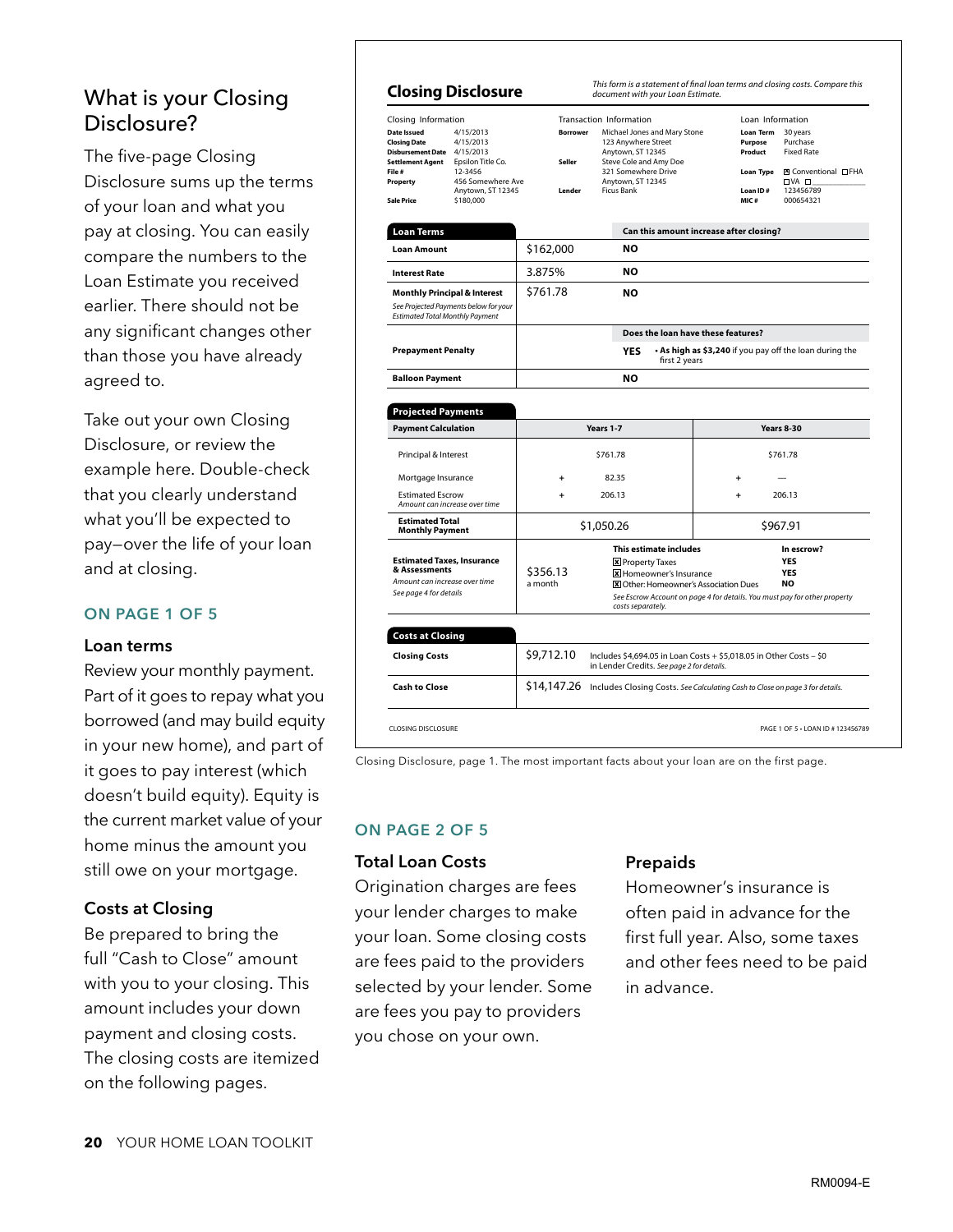|                                                                                                                                                                                                                                                                                                                                            |                                              | <b>Borrower-Paid</b>     |                       | Seller-Paid       |                       | Paid by  |
|--------------------------------------------------------------------------------------------------------------------------------------------------------------------------------------------------------------------------------------------------------------------------------------------------------------------------------------------|----------------------------------------------|--------------------------|-----------------------|-------------------|-----------------------|----------|
| <b>Loan Costs</b>                                                                                                                                                                                                                                                                                                                          |                                              | At Closing               | <b>Before Closing</b> | <b>At Closing</b> | <b>Before Closing</b> | Others   |
| <b>A. Origination Charges</b>                                                                                                                                                                                                                                                                                                              |                                              | \$1,802.00               |                       |                   |                       |          |
| 01 0.25 % of Loan Amount (Points)                                                                                                                                                                                                                                                                                                          |                                              | \$405.00                 |                       |                   |                       |          |
| 02 Application Fee                                                                                                                                                                                                                                                                                                                         |                                              | \$300.00                 |                       |                   |                       |          |
| 03 Underwriting Fee                                                                                                                                                                                                                                                                                                                        |                                              | \$1,097.00               |                       |                   |                       |          |
| 04<br>05                                                                                                                                                                                                                                                                                                                                   |                                              |                          |                       |                   |                       |          |
| 06                                                                                                                                                                                                                                                                                                                                         |                                              |                          |                       |                   |                       |          |
| 07                                                                                                                                                                                                                                                                                                                                         |                                              |                          |                       |                   |                       |          |
| 08                                                                                                                                                                                                                                                                                                                                         |                                              |                          |                       |                   |                       |          |
| <b>B. Services Borrower Did Not Shop For</b>                                                                                                                                                                                                                                                                                               |                                              | \$236.55                 |                       |                   |                       |          |
| 01 Appraisal Fee                                                                                                                                                                                                                                                                                                                           | to John Smith Appraisers Inc.                |                          |                       |                   |                       | \$405.00 |
| 02 Credit Report Fee                                                                                                                                                                                                                                                                                                                       | to Information Inc.                          |                          | \$29.80               |                   |                       |          |
| 03 Flood Determination Fee                                                                                                                                                                                                                                                                                                                 | to Info Co.                                  | \$20.00                  |                       |                   |                       |          |
| 04 Flood Monitoring Fee<br>05 Tax Monitoring Fee                                                                                                                                                                                                                                                                                           | to Info Co.<br>to Info Co.                   | \$31.75<br>\$75.00       |                       |                   |                       |          |
| 06 Tax Status Research Fee                                                                                                                                                                                                                                                                                                                 | to Info Co.                                  | \$80.00                  |                       |                   |                       |          |
| 07                                                                                                                                                                                                                                                                                                                                         |                                              |                          |                       |                   |                       |          |
| 08                                                                                                                                                                                                                                                                                                                                         |                                              |                          |                       |                   |                       |          |
| 09                                                                                                                                                                                                                                                                                                                                         |                                              |                          |                       |                   |                       |          |
| 10                                                                                                                                                                                                                                                                                                                                         |                                              |                          |                       |                   |                       |          |
| C. Services Borrower Did Shop For                                                                                                                                                                                                                                                                                                          |                                              | \$2,655.50               |                       |                   |                       |          |
| 01 Pest Inspection Fee                                                                                                                                                                                                                                                                                                                     | to Pests Co.                                 | \$120.50                 |                       |                   |                       |          |
| 02 Survey Fee                                                                                                                                                                                                                                                                                                                              | to Surveys Co.                               | \$85.00                  |                       |                   |                       |          |
| 03 Title - Insurance Binder                                                                                                                                                                                                                                                                                                                | to Epsilon Title Co.                         | \$650.00                 |                       |                   |                       |          |
| 04 Title - Lender's Title Insurance<br>05 Title - Settlement Agent Fee                                                                                                                                                                                                                                                                     | to Epsilon Title Co.<br>to Epsilon Title Co. | \$500.00<br>\$500.00     |                       |                   |                       |          |
| 06 Title - Title Search                                                                                                                                                                                                                                                                                                                    | to Epsilon Title Co.                         | \$800.00                 |                       |                   |                       |          |
| 07                                                                                                                                                                                                                                                                                                                                         |                                              |                          |                       |                   |                       |          |
| O <sub>R</sub>                                                                                                                                                                                                                                                                                                                             |                                              |                          |                       |                   |                       |          |
| D. TOTAL LOAN COSTS (Borrower-Paid)                                                                                                                                                                                                                                                                                                        |                                              | \$4,694.05               |                       |                   |                       |          |
| Loan Costs Subtotals $(A + B + C)$                                                                                                                                                                                                                                                                                                         |                                              | \$4,664.25               | \$29.80               |                   |                       |          |
|                                                                                                                                                                                                                                                                                                                                            |                                              |                          |                       |                   |                       |          |
| <b>Other Costs</b>                                                                                                                                                                                                                                                                                                                         |                                              |                          |                       |                   |                       |          |
| <b>E. Taxes and Other Government Fees</b>                                                                                                                                                                                                                                                                                                  |                                              | \$85.00                  |                       |                   |                       |          |
| 01 Recording Fees                                                                                                                                                                                                                                                                                                                          | Deed: \$40.00<br>Mortgage: \$45.00           | \$85.00                  |                       |                   |                       |          |
| 02 Transfer Tax                                                                                                                                                                                                                                                                                                                            | to Any State                                 |                          |                       | \$950.00          |                       |          |
| F. Prepaids                                                                                                                                                                                                                                                                                                                                |                                              | \$2,120.80               |                       |                   |                       |          |
|                                                                                                                                                                                                                                                                                                                                            |                                              |                          |                       |                   |                       |          |
|                                                                                                                                                                                                                                                                                                                                            |                                              | \$1,209.96               |                       |                   |                       |          |
|                                                                                                                                                                                                                                                                                                                                            |                                              |                          |                       |                   |                       |          |
|                                                                                                                                                                                                                                                                                                                                            |                                              | \$279.04                 |                       |                   |                       |          |
|                                                                                                                                                                                                                                                                                                                                            |                                              | \$631.80                 |                       |                   |                       |          |
|                                                                                                                                                                                                                                                                                                                                            |                                              |                          |                       |                   |                       |          |
|                                                                                                                                                                                                                                                                                                                                            |                                              | \$412.25                 |                       |                   |                       |          |
| 01 Homeowner's Insurance Premium (12 mo.) to Insurance Co.<br>02 Mortgage Insurance Premium (mo.)<br>03 Prepaid Interest (\$17.44 per day from 4/15/13 to 5/1/13)<br>04 Property Taxes (6 mo.) to Any County USA<br>O <sup>o</sup><br><b>G. Initial Escrow Payment at Closing</b><br>01 Homeowner's Insurance \$100.83 per month for 2 mo. |                                              | \$201.66                 |                       |                   |                       |          |
|                                                                                                                                                                                                                                                                                                                                            | per month for mo.                            |                          |                       |                   |                       |          |
| 02 Mortgage Insurance<br>03 Property Taxes                                                                                                                                                                                                                                                                                                 | \$105.30 per month for 2 mo.                 | \$210.60                 |                       |                   |                       |          |
|                                                                                                                                                                                                                                                                                                                                            |                                              |                          |                       |                   |                       |          |
|                                                                                                                                                                                                                                                                                                                                            |                                              |                          |                       |                   |                       |          |
|                                                                                                                                                                                                                                                                                                                                            |                                              |                          |                       |                   |                       |          |
|                                                                                                                                                                                                                                                                                                                                            |                                              | $-0.01$                  |                       |                   |                       |          |
|                                                                                                                                                                                                                                                                                                                                            |                                              | \$2,400.00               |                       |                   |                       |          |
| 04<br>05<br>06<br>07<br>08 Aggregate Adjustment<br>H. Other<br>01 HOA Capital Contribution                                                                                                                                                                                                                                                 | to HOA Acre Inc.                             | \$500.00                 |                       |                   |                       |          |
|                                                                                                                                                                                                                                                                                                                                            | to HOA Acre Inc.                             | \$150.00                 |                       |                   |                       |          |
|                                                                                                                                                                                                                                                                                                                                            | to Engineers Inc.                            | \$750.00                 |                       |                   | \$750.00              |          |
|                                                                                                                                                                                                                                                                                                                                            | to XYZ Warranty Inc.                         |                          |                       | \$450.00          |                       |          |
|                                                                                                                                                                                                                                                                                                                                            | to Alpha Real Estate Broker                  |                          |                       | \$5,700.00        |                       |          |
|                                                                                                                                                                                                                                                                                                                                            | to Omega Real Estate Broker                  |                          |                       | \$5,700.00        |                       |          |
|                                                                                                                                                                                                                                                                                                                                            |                                              | \$1,000.00               |                       |                   |                       |          |
| 02 HOA Processing Fee<br>03 Home Inspection Fee<br>04 Home Warranty Fee<br>05 Real Estate Commission<br>06 Real Estate Commission<br>07 Title - Owner's Title Insurance (optional) to Epsilon Title Co.<br>08<br>I. TOTAL OTHER COSTS (Borrower-Paid)                                                                                      |                                              | \$5,018.05               |                       |                   |                       |          |
| Other Costs Subtotals (E + F + G + H)                                                                                                                                                                                                                                                                                                      |                                              | \$5,018.05               |                       |                   |                       |          |
|                                                                                                                                                                                                                                                                                                                                            |                                              |                          |                       |                   |                       |          |
| J. TOTAL CLOSING COSTS (Borrower-Paid)<br>Closing Costs Subtotals (D + I)                                                                                                                                                                                                                                                                  |                                              | \$9,712.10<br>\$9,682.30 | \$29.80               | \$12,800.00       | \$750.00              | \$405.00 |

#### **Escrow**

An escrow or impound account is a special account where monthly insurance and tax payments are held until they are paid out each year. You get a statement showing how much money your lender or mortgage servicer plans to require for your escrow or impound account.

You also get an annual analysis showing what happened to the money in your account. Your lender must follow federal rules to make sure they do not end up with a large surplus or shortage in your escrow or impound account.

Details of your closing costs appear on page 2 of the Closing Disclosure.

## USE YOUR CLOSING DISCLOSURE TO CONFIRM THE DETAILS OF YOUR LOAN

*Circle one. If you answer no, turn to the page indicated for more information:*

| The interest rate is what I was expecting based on my Loan Estimate. | YES / NO (see page 10)              |
|----------------------------------------------------------------------|-------------------------------------|
| I know whether I have a prepayment penalty or balloon payment.       | <b>YES</b> / <b>NO</b> (see page 7) |
| I know whether or not my payment changes in future years.            | YES / NO (see page 7)               |
| I see whether I am paying points or receiving points at closing.     | YES / $NO$ (see page 9)             |
| I know whether I have an escrow account.                             | <b>YES</b> / <b>NO</b> (see above)  |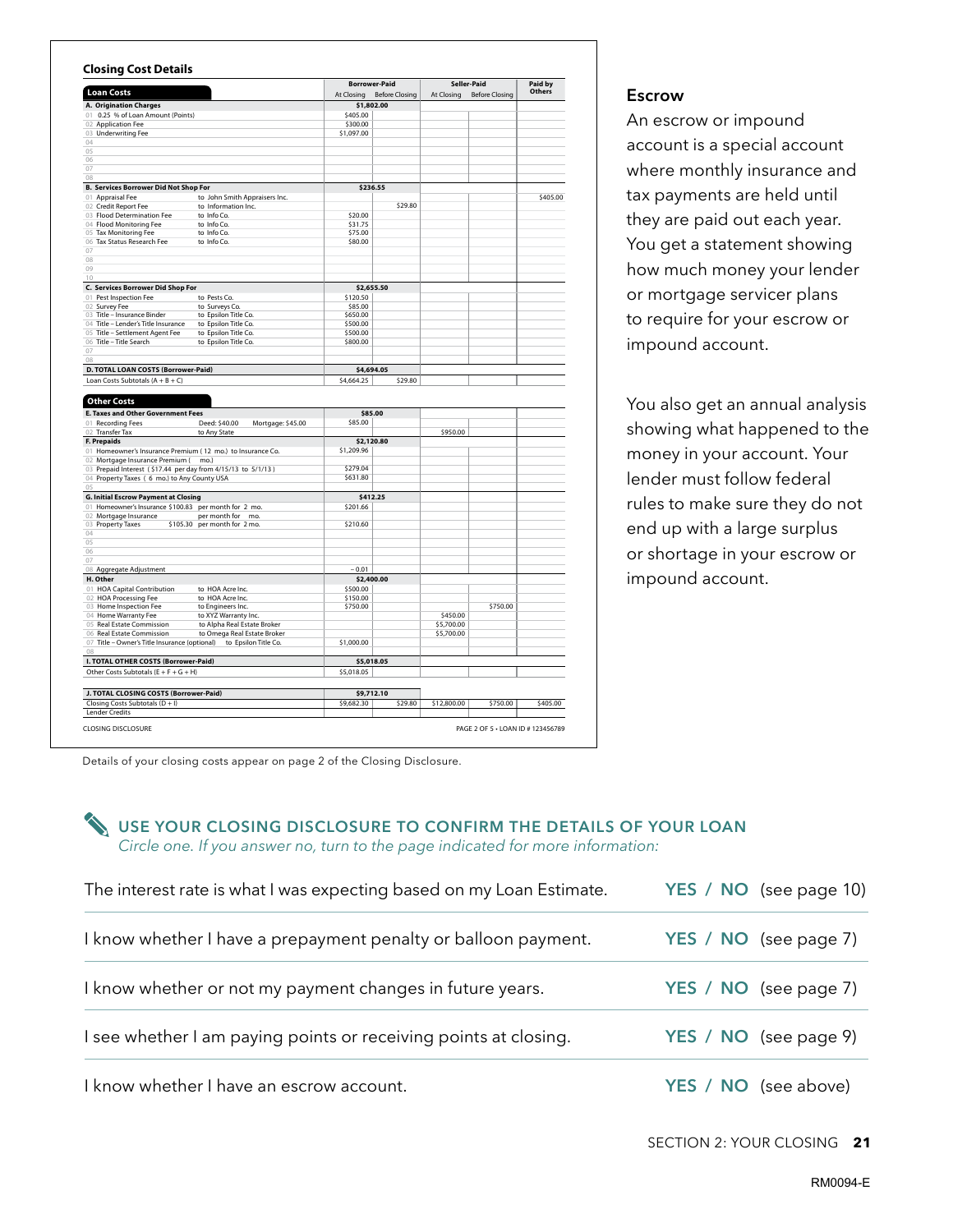#### **[Use this table to see what has changed from your Loan Estimate.](http://files.consumerfinance.gov/f/201311_cfpb_kbyo_closing-disclosure.pdf#page=3) ON PAGE 3 OF 5**

#### **Calculating Cash to Close**

Closing costs are only a part of the total cash you need to bring to closing.

#### **Summaries of Transactions**

The section at the bottom of the page sums up how the money flows among you, the lender, and the seller.

#### **ON PAGE 4 OF 5**

#### **Loan Disclosures**

Page 4 breaks down what is and is not included in your escrow or impound account. Make sure you understand what is paid from your escrow account and what you are responsible for paying yourself.

> Top image: A summary of important fnancial information appears on page 3 of the Closing Disclosure.

Bottom image: More details of your loan appear on page 4 of your Closing Disclosure.

| <b>Calculating Cash to Close</b>                       | Use this table to see what has changed from your Loan Estimate. |                 |            |                                                      |  |
|--------------------------------------------------------|-----------------------------------------------------------------|-----------------|------------|------------------------------------------------------|--|
|                                                        | <b>Loan Estimate</b>                                            | Final           |            | Did this change?                                     |  |
| Total Closing Costs (J)                                | \$8,054.00                                                      | \$9,712.10      | <b>YES</b> | • See Total Loan Costs (D) and Total Other Costs (I) |  |
| Closing Costs Paid Before Closing                      | \$0                                                             | $-$ \$29.80     | YES        | . You paid these Closing Costs before closing        |  |
| Closing Costs Financed<br>(Paid from your Loan Amount) | \$0                                                             | \$0             | <b>NO</b>  |                                                      |  |
| Down Payment/Funds from Borrower                       | \$18,000,00                                                     | \$18,000,00     | <b>NO</b>  |                                                      |  |
| Deposit                                                | $-510,000,00$                                                   | $-$ \$10,000,00 | <b>NO</b>  |                                                      |  |
| <b>Funds for Borrower</b>                              | \$0                                                             | \$0             | <b>NO</b>  |                                                      |  |
| Seller Credits                                         | \$0                                                             | $-$ \$2.500.00  | <b>YES</b> | . See Seller Credits in Section L                    |  |
| Adiustments and Other Credits                          | \$0                                                             | $- $1.035.04$   | YES        | . See details in Sections K and L                    |  |
| <b>Cash to Close</b>                                   | \$16,054.00                                                     | \$14,147.26     |            |                                                      |  |

| <b>Summaries of Transactions</b>                        |              | Use this table to see a summary of your transaction.   |              |  |  |
|---------------------------------------------------------|--------------|--------------------------------------------------------|--------------|--|--|
| <b>BORROWER'S TRANSACTION</b>                           |              | <b>SELLER'S TRANSACTION</b>                            |              |  |  |
| K. Due from Borrower at Closing                         | \$189,762.30 | <b>M. Due to Seller at Closing</b>                     | \$180,080.00 |  |  |
| Sale Price of Property<br>01                            | \$180,000,00 | Sale Price of Property<br>01                           | \$180,000,00 |  |  |
| 02 Sale Price of Any Personal Property Included in Sale |              | Sale Price of Any Personal Property Included in Sale   |              |  |  |
| 03 Closing Costs Paid at Closing (J)                    | \$9,682.30   | 03                                                     |              |  |  |
| 04                                                      |              | 04                                                     |              |  |  |
| <b>Adjustments</b>                                      |              | 05                                                     |              |  |  |
| 05                                                      |              | 06                                                     |              |  |  |
| $06 -$                                                  |              | 07                                                     |              |  |  |
| 07                                                      |              | 08                                                     |              |  |  |
| <b>Adjustments for Items Paid by Seller in Advance</b>  |              | <b>Adiustments for Items Paid by Seller in Advance</b> |              |  |  |
| City/Town Taxes<br>08<br>to                             |              | City/Town Taxes<br>09<br>tο                            |              |  |  |
| <b>County Taxes</b><br>09<br>to                         |              | <b>County Taxes</b><br>10<br>to                        |              |  |  |
| 10<br>Assessments<br>to                                 |              | Assessments<br>11<br>to                                |              |  |  |
| 4/15/13<br>to 4/30/13<br><b>HOA Dues</b><br>11          | \$80.00      | <b>HOA Dues</b><br>4/15/13<br>to 4/30/13<br>12         | \$80,00      |  |  |
| 12                                                      |              | 13                                                     |              |  |  |
| 13                                                      |              | 14                                                     |              |  |  |
| 14                                                      |              | 15                                                     |              |  |  |
| 15                                                      |              | 16                                                     |              |  |  |
| L. Paid Already by or on Behalf of Borrower at Closing  | \$175,615.04 | N. Due from Seller at Closing                          | \$115,665.04 |  |  |
| Deposit<br>01                                           | \$10,000,00  | <b>Excess Deposit</b><br>01                            |              |  |  |
| 02 Loan Amount                                          | \$162,000.00 | 02 Closing Costs Paid at Closing (J)                   | \$12,800.00  |  |  |
| Existing Loan(s) Assumed or Taken Subject to<br>03      |              | Existing Loan(s) Assumed or Taken Subject to<br>03     |              |  |  |
| 04                                                      |              | 04 Payoff of First Mortgage Loan                       | \$100,000,00 |  |  |
| 05 Seller Credit                                        | \$2,500.00   | Pavoff of Second Mortgage Loan<br>$05 -$               |              |  |  |

05 Seller Credit \$2,500.00 06 Rebate from Epsilon Title Co. \$750.000 Repairs From Epsilon Title Co. \$750.000 Repairs From Epsilon Title Co

## 09 10 **Additional Information About This Loan**

## 07<br> **Adj**<br>
08<br>
09<br>
10<br>
11<br>
11 **Loan Disclosures**

**Other Credits** 

- **Adjustments for Items Unpaid by Seller Assumption**  $\frac{12}{12}$  If you sell or transfer this property to another person, your lender
- $\frac{13}{14}$   $\Box$  will allow, under certain conditions, this person to assume this  $\frac{14}{15}$ will allow, under certain conditions, this person to assume this loan on the original terms.
- 15<br>
16<br> **CA**<br> **CA x** will not allow assumption of this loan on the original terms.

#### **Demand Feature** Your loan

 $\frac{\text{Tot}}{\text{Tot}}$  has a demand feature, which permits your lender to require early repayment of the loan. You should review your note for details. **Cash EX** does not have a demand feature.

#### **Late Payment**

CLO **Late Payment**<br>If your payment is more than *15* days late, your lender will charge a **representation of the state of the state of the monthly principal and interest payment.<br>Interest of** *5% of the monthly principal an* 

#### **Negative Amortization** (Increase in Loan Amount) Under your loan terms, you

- $\square$  are scheduled to make monthly payments that do not pay all of the interest due that month. As a result, your loan amount will<br>increase (negatively amortize), and your loan amount will likely<br>become larger than your original loan amount. Increases in your<br>loan amount lower the equity
- may have monthly payments that do not pay all of the interest<br>due that month. If you do, your loan amount will increase<br>(negatively amortize), and, as a result, your loan amount may<br>become larger than your original loan am
- **x** do not have a negative amortization feature.

#### **Partial Payments** Your lender

**x** may accept payments that are less than the full amount due (partial payments) and apply them to your loan.

may hold them in a separate account until you pay the rest of the payment, and then apply the full payment to your loan.

 $\square$  does not accept any partial payments. If this loan is sold, your new lender may have a diferent policy.

#### **Security Interest**

You are granting a security interest in  *456 Somewhere Ave., Anytown, ST 12345*

You may lose this property if you do not make your payments or satisfy other obligations for this loan.

#### **Escrow Account** der **For now,** your loan

7

13

 $\ddot{\phantom{0}}$ 

this **X** will have an escro this EX will have an escrow account (also called an "impound" or "trust"<br>account) to pay the property costs listed below. Without an escrow<br>account, you would pay them directly, possibly in one or two large<br>payments a year for failing to make a payment.

#### Total Due to Seller at Closing (M) \$180,000 million (M) \$180,000 million (M) \$180,000 million (M) \$180,000.000 ils. Escrowed 52,473.56 Estimated total amount over year 1 for<br>Property Costs ver Year 1<br>Homeowner's Insurance<br>Property Taxes Escrowed Property Costs over Year 1 Non-Escrowed Property Costs over Year 1 \$1,800.00 Estimated total amount over year 1 for your non-escrowed property costs: *Homeowner's Association Dues* You may have other property costs.

Initial Escrow Payment \$412.25 A cushion for the escrow account you pay at closing. See Section G on page 2. Monthly Escrow Payment \$206.13 The amount included in your total mount mere

 $\Box$  will not have an escrow account because  $\Box$  you declined it  $\Box$  you lender does not offer one. You must directly pay your property<br>costs, such as taxes and homeowner's insurance. Contact your<br>lender to ask if your loan can have an escrow account.

|  |  |  |  | refluer to ask if your loan can have all escrow a |  |
|--|--|--|--|---------------------------------------------------|--|
|  |  |  |  |                                                   |  |

| No Escrow                                                |                                                                                                                              |
|----------------------------------------------------------|------------------------------------------------------------------------------------------------------------------------------|
| <b>Fstimated</b><br><b>Property Costs</b><br>over Year 1 | Estimated total amount over year 1. You<br>must pay these costs directly, possibly<br>I in one or two large payments a year. |
| <b>Escrow Waiver Fee</b>                                 |                                                                                                                              |

#### *In the future,*

Your property costs may change and, as a result, your escrow pay-ment may change. You may be able to cancel your escrow account, but if you do, you must pay your property costs directly. If you fail to pay your property taxes, your state or local government may (1) impose fnes and penalties or (2) place a tax lien on this property. If you fail to pay any of your property costs, your lender may (1) add<br>the amounts to your loan balance, (2) add an escrow account to your<br>loan, or (3) require you to pay for property insurance that the lender<br>buys on your be benefts than what you could buy on your own.

[CLOSING DISCLOSURE PAGE 4 OF 5 • LOAN ID # 1234567890](http://files.consumerfinance.gov/f/201311_cfpb_kbyo_closing-disclosure.pdf#page=4)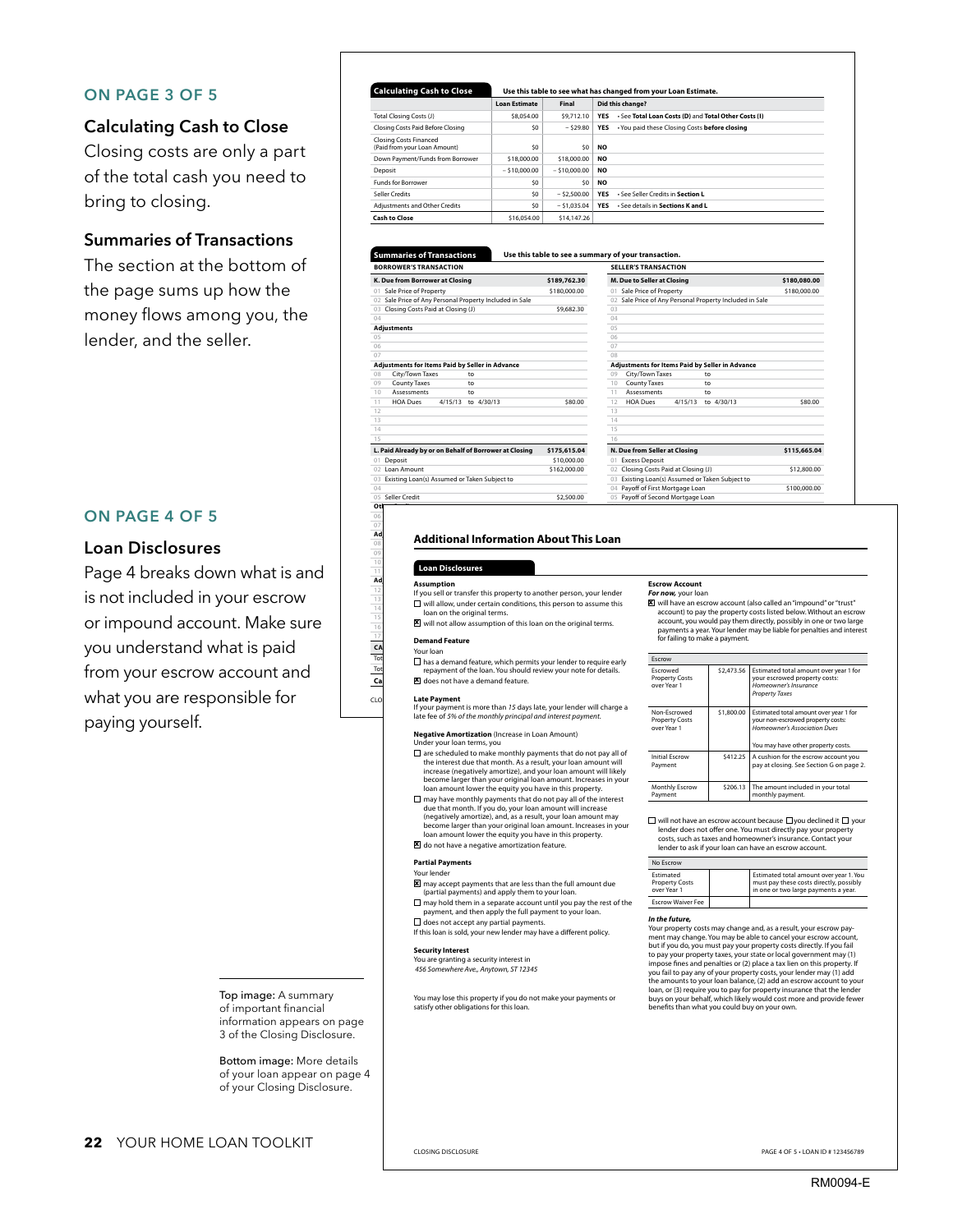| <b>Loan Calculations</b>                                  |                                                                                                                                                         |                        |              |                                      |                                                                                                                                          |                                                                                                                                                     |                          |
|-----------------------------------------------------------|---------------------------------------------------------------------------------------------------------------------------------------------------------|------------------------|--------------|--------------------------------------|------------------------------------------------------------------------------------------------------------------------------------------|-----------------------------------------------------------------------------------------------------------------------------------------------------|--------------------------|
|                                                           |                                                                                                                                                         |                        |              | <b>Other Disclosures</b>             |                                                                                                                                          |                                                                                                                                                     | <b>Finance Charge</b>    |
|                                                           | Total of Payments. Total you will have paid after<br>you make all payments of principal, interest,<br>mortgage insurance, and loan costs, as scheduled. |                        | \$285,803.36 | <b>Appraisal</b>                     | give you a copy at no additional cost at least 3 days before closing.                                                                    | If the property was appraised for your loan, your lender is required to                                                                             | In addition to payin     |
| cost you.                                                 | Finance Charge. The dollar amount the loan will                                                                                                         |                        | \$118,830.27 | information listed below.            | If you have not yet received it, please contact your lender at the                                                                       |                                                                                                                                                     | amount you are bo        |
|                                                           | Amount Financed. The loan amount available after                                                                                                        |                        | \$162,000.00 | <b>Contract Details</b>              | See your note and security instrument for information about<br>• what happens if you fail to make your payments,                         |                                                                                                                                                     | pay a lot of interest    |
| paying your upfront finance charge.                       | Annual Percentage Rate (APR). Your costs over                                                                                                           |                        |              | • what is a default on the loan,     | · situations in which your lender can require early repayment of the                                                                     |                                                                                                                                                     | life of the loan. This   |
| interest rate.                                            | the loan term expressed as a rate. This is not your                                                                                                     |                        | 4.174%       | loan, and                            | • the rules for making payments before they are due.                                                                                     |                                                                                                                                                     | worthwhile to shop       |
|                                                           | Total Interest Percentage (TIP). The total amount<br>of interest that you will pay over the loan term as a                                              |                        |              | <b>Liability after Foreclosure</b>   | cover the amount of unpaid balance on this loan,                                                                                         | If your lender forecloses on this property and the foreclosure does not                                                                             | the best loan for yo     |
| percentage of your loan amount.                           |                                                                                                                                                         |                        | 69.46%       |                                      | refinance or take on any additional debt on this property, you may<br>lose this protection and have to pay any debt remaining even after | State law may protect you from liability for the unpaid balance. If you                                                                             | <b>Annual Percentage</b> |
|                                                           |                                                                                                                                                         |                        |              |                                      |                                                                                                                                          | foreclosure. You may want to consult a lawyer for more information.<br>$\Box$ state law does not protect you from liability for the unpaid balance. |                          |
|                                                           | <b>Questions?</b> If you have questions about the                                                                                                       |                        |              | Refinance                            | Refinancing this loan will depend on your future financial situation,                                                                    |                                                                                                                                                     | Your APR is your to      |
|                                                           |                                                                                                                                                         |                        |              |                                      |                                                                                                                                          |                                                                                                                                                     |                          |
|                                                           | loan terms or costs on this form, use the contact<br>information below. To get more information<br>or make a complaint, contact the Consumer            |                        |              | refinance this loan.                 | the property value, and market conditions. You may not be able to                                                                        |                                                                                                                                                     | credit stated as a ra    |
|                                                           | <b>Financial Protection Bureau at</b><br>www.consumerfinance.gov/mortgage-closing                                                                       |                        |              | <b>Tax Deductions</b>                |                                                                                                                                          |                                                                                                                                                     | APR is generally hig     |
|                                                           |                                                                                                                                                         |                        |              |                                      | If you borrow more than this property is worth, the interest on the                                                                      | loan amount above this property's fair market value is not deductible<br>from your federal income taxes. You should consult a tax advisor for       | your interest rate, b    |
|                                                           |                                                                                                                                                         |                        |              | more information.                    |                                                                                                                                          |                                                                                                                                                     | APR takes into con       |
| <b>Contact Information</b>                                | Lender                                                                                                                                                  | <b>Mortgage Broker</b> |              | <b>Real Estate Broker</b><br>(B)     | <b>Real Estate Broker</b><br>(S)                                                                                                         | <b>Settlement Agent</b>                                                                                                                             |                          |
| Name                                                      | <b>Ficus Bank</b>                                                                                                                                       |                        |              | Omega Real Estate<br>Broker Inc.     | Alpha Real Estate<br>Broker Co.                                                                                                          | Epsilon Title Co.                                                                                                                                   | all the costs of you     |
| Address                                                   | 4321 Random Blvd.<br>Somecity, ST 12340                                                                                                                 |                        |              | 789 Local Lane<br>Sometown, ST 12345 | 987 Suburb Ct.<br>Someplace, ST 12340                                                                                                    | 123 Commerce Pl.<br>Somecity, ST 12344                                                                                                              | the full term of the     |
| <b>NMLS ID</b>                                            |                                                                                                                                                         |                        |              |                                      |                                                                                                                                          |                                                                                                                                                     |                          |
| <b>ST License ID</b>                                      |                                                                                                                                                         |                        |              | Z765416                              | Z61456                                                                                                                                   | Z61616                                                                                                                                              | If anything on the O     |
| Contact                                                   | Joe Smith                                                                                                                                               |                        |              | Samuel Green                         | Joseph Cain                                                                                                                              | Sarah Arnold                                                                                                                                        | Disclosure is not cl     |
|                                                           | 12345                                                                                                                                                   |                        |              |                                      |                                                                                                                                          |                                                                                                                                                     |                          |
| <b>Contact NMLS ID</b><br>Contact<br><b>ST License ID</b> |                                                                                                                                                         |                        |              | P16415                               | P51461                                                                                                                                   | PT1234                                                                                                                                              | ask your lender or       |
| Email                                                     | joesmith@<br>ficusbank.com                                                                                                                              |                        |              | sam@omegare.biz                      | joe@alphare.biz                                                                                                                          | sarah@<br>epsilontitle.com                                                                                                                          | agent, "What does        |

[CLOSING DISCLOSURE PAGE 5 OF 5 • LOAN ID # 123456789](http://files.consumerfinance.gov/f/201311_cfpb_kbyo_closing-disclosure.pdf#page=5) Loan calculations, disclosures, and contact information for your fles are on page 5 of the Closing Disclosure.

- Now you've spent time understanding what you need to do and what you need to pay, as a new homeowner.
- Now is the time to step back and feel sure you want to proceed with the loan.

#### **NOW IN THE FUTURE**

- § If you are not comfortable with your mortgage and your responsibility to make payments, you might not be able to keep your home.
- **•** If you've made a careful decision about what you can afford and the mortgage you wanted, you will be able to balance owning your home and meeting your other fnancial goals.

## **ON PAGE 5 OF 5**

ıg back the rrowing, you over the is why it is carefully for our situation.

#### **e Rate (APR)**

tal cost of ate. Your gher than pecause the sideration r loan, over loan.

Closing lear to you, settlement this mean?"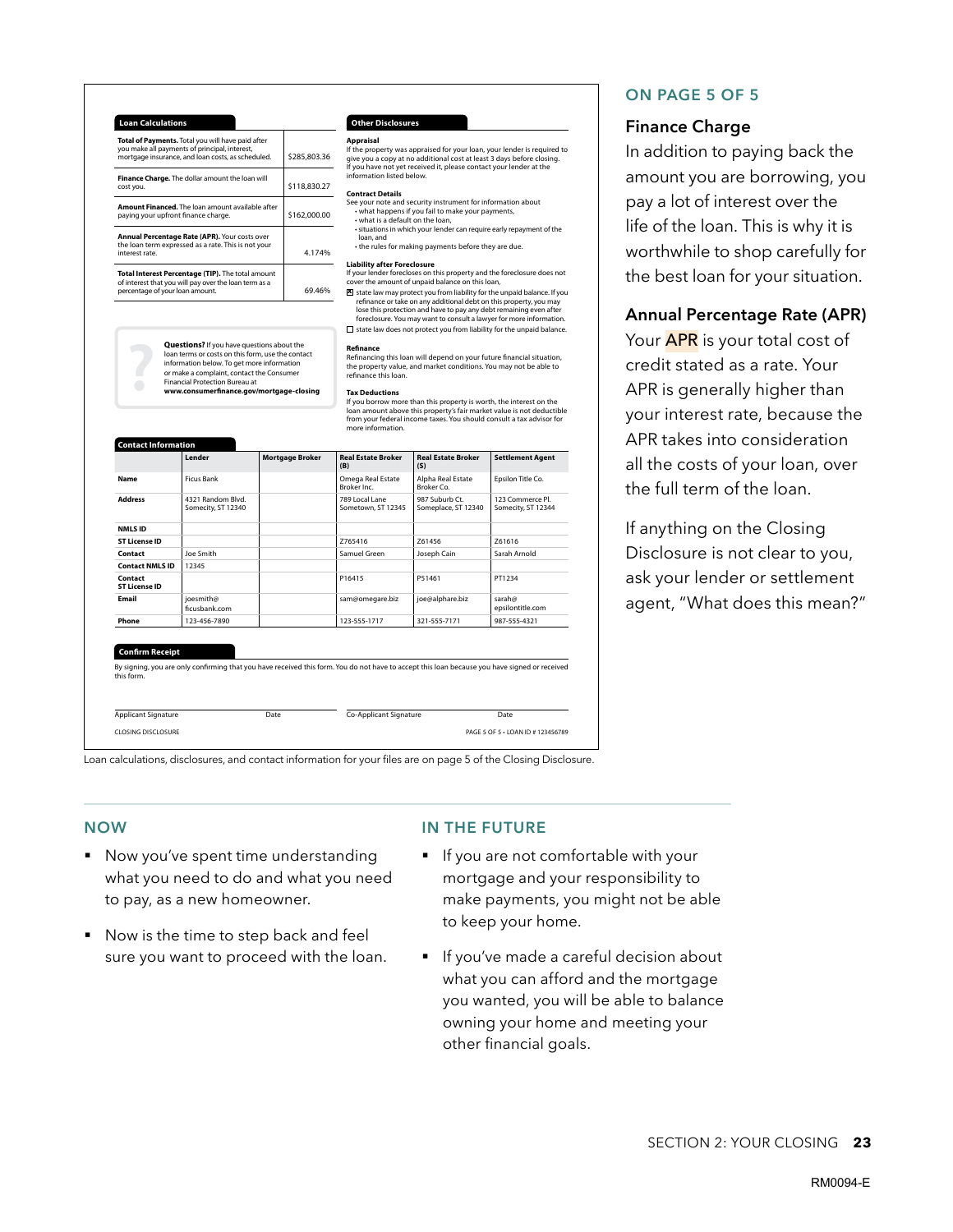# <span id="page-25-0"></span>Owning your home

## Now you've closed on your mortgage and the home is yours.

Owning a home is exciting. And your home is also a large investment. Here's how to protect that investment.

## **1.** Act fast if you get behind on your payments

## If you fall behind on your mortgage, the company that accepts payments on your mortgage contacts you. This company is your **mortgage servicer**. Your servicer is required to let you know what options are available to avoid foreclosure. Talk to your mortgage servicer if you get into trouble, and call a housing counselor (see **page 12** for contact information). HUD-approved counselors are professionals who can help you, often at little or no charge to you.

Homeowners struggling to pay a mortgage should beware of scammers promising to lower mortgage payments. Only your mortgage servicer can evaluate you for a loan modifcation. If you suspect a scam you can call (855) 411-2372 or visit consumerfinance.gov/complaint.

# **2.** Keep up with ongoing costs

Your mortgage payment is just one part of what it costs to live in your new home. Your escrow account holds your monthly taxes and homeowner's insurance payments—but if you have no escrow account, you need to keep up with these on your own. Your home needs maintenance and repairs, so budget and save for these too.

#### **IN THIS SECTION**

- **1.** Act fast if you get behind on your payments
- **2.** Keep up with ongoing costs
- **3.** Determine if you need flood insurance
- **4.** Understand Home Equity Lines of Credit (HELOCs) and refinancing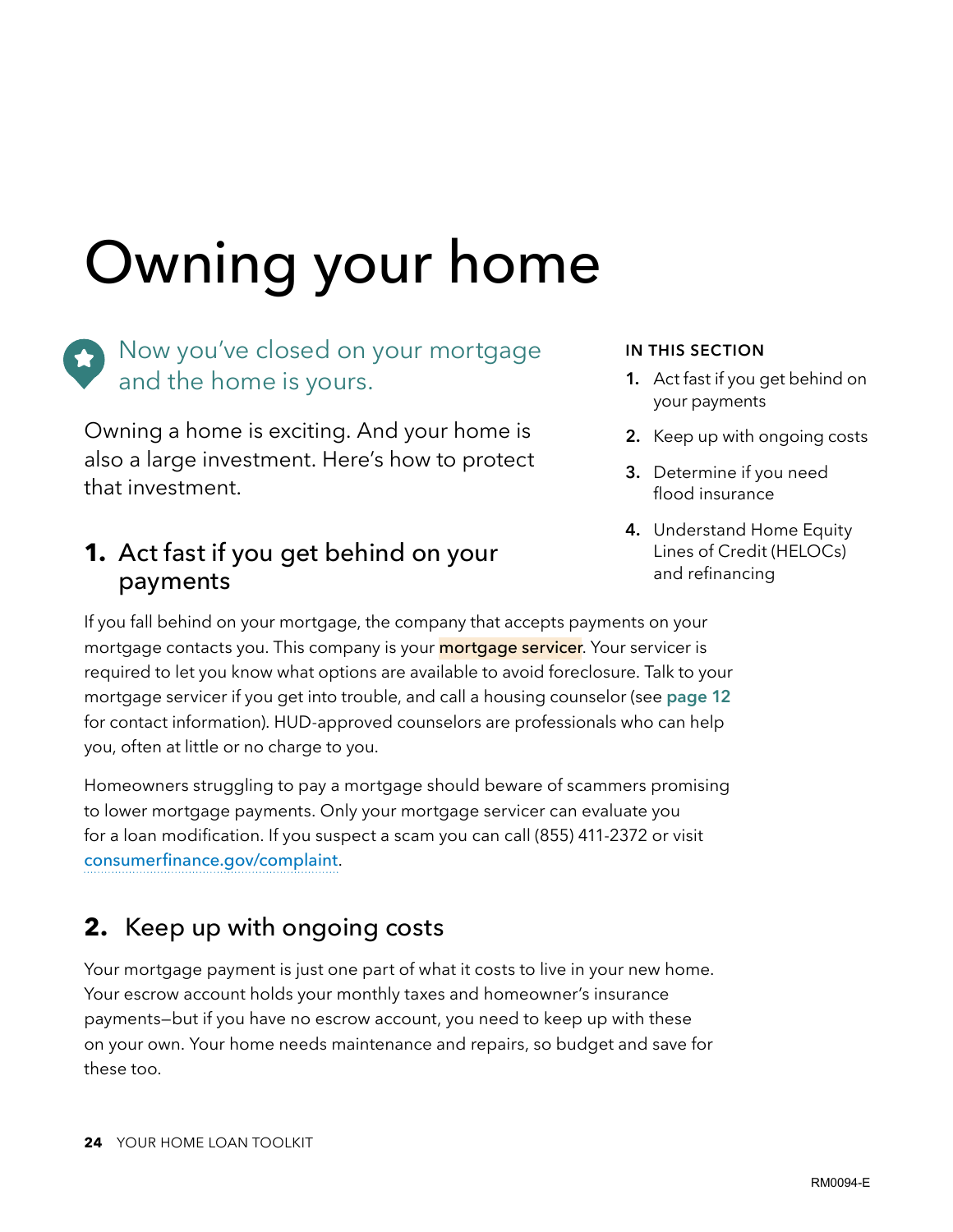# **3.** Determine if you need flood insurance

Flooding causes more than \$8 billion in damages in the United States in an average year. You can protect your home and its contents from flood damage. Depending on your property location, your home is considered either at high-risk or at moderate-to-low risk for a flood. Your insurance premium varies accordingly. You can find out more about flood insurance at [FloodSmart.gov](http://FloodSmart.gov). Private flood insurance could also be available.

Although you may not be required to maintain food insurance on all structures, you may still wish to do so, and your mortgage lender may still require you to do so to protect the collateral securing the mortgage. If you choose to not maintain flood insurance on a structure, and it floods, you are responsible for all flood losses relating to that structure.

## **4.** Understand Home Equity Lines of Credit (HELOCs) and refinancing

Homeowners sometimes decide they want to borrow against the value of their home to help remodel or pay for other large expenses. One way to do this is with a Home Equity Line of Credit (HELOC). You can learn more about HELOCs at [fles.consumerfnance.gov/f/201401\\_cfpb\\_booklet\\_heloc.pdf](http://files.consumerfinance.gov/f/201401_cfpb_booklet_heloc.pdf?utm_source=online&utm_medium=booklet&utm_term=p_25_1&utm_campaign=Your_home_loan_toolkit).

Financial counselors caution homeowners against using a HELOC to wipe out credit card debt. If you use a HELOC as a quick fix to a serious spending problem, you could end up back in debt and lose your home.

If you decide to take out a HELOC or refnance your mortgage, the Truth in Lending Act (TILA) gives you the right to rescind, meaning you can change your mind and cancel the loan. But you can only rescind a refnance or HELOC within three days of receiving a proper notice of the right to rescind from your lender. You cannot rescind if you are using your HELOC to buy a home.

In the case of a refnance, consider how long it will take for the monthly savings to pay for the cost of the refnance. Review the closing costs you paid for your original loan to purchase the home. Refinancing costs can be about the same amount. A common rule of thumb is to proceed only if the new interest rate saves you that amount over about two years (in other words, if you break even in about two years).

# **Congratulations!**

You have accomplished a lot. It is not easy—you should feel proud of the work you've done.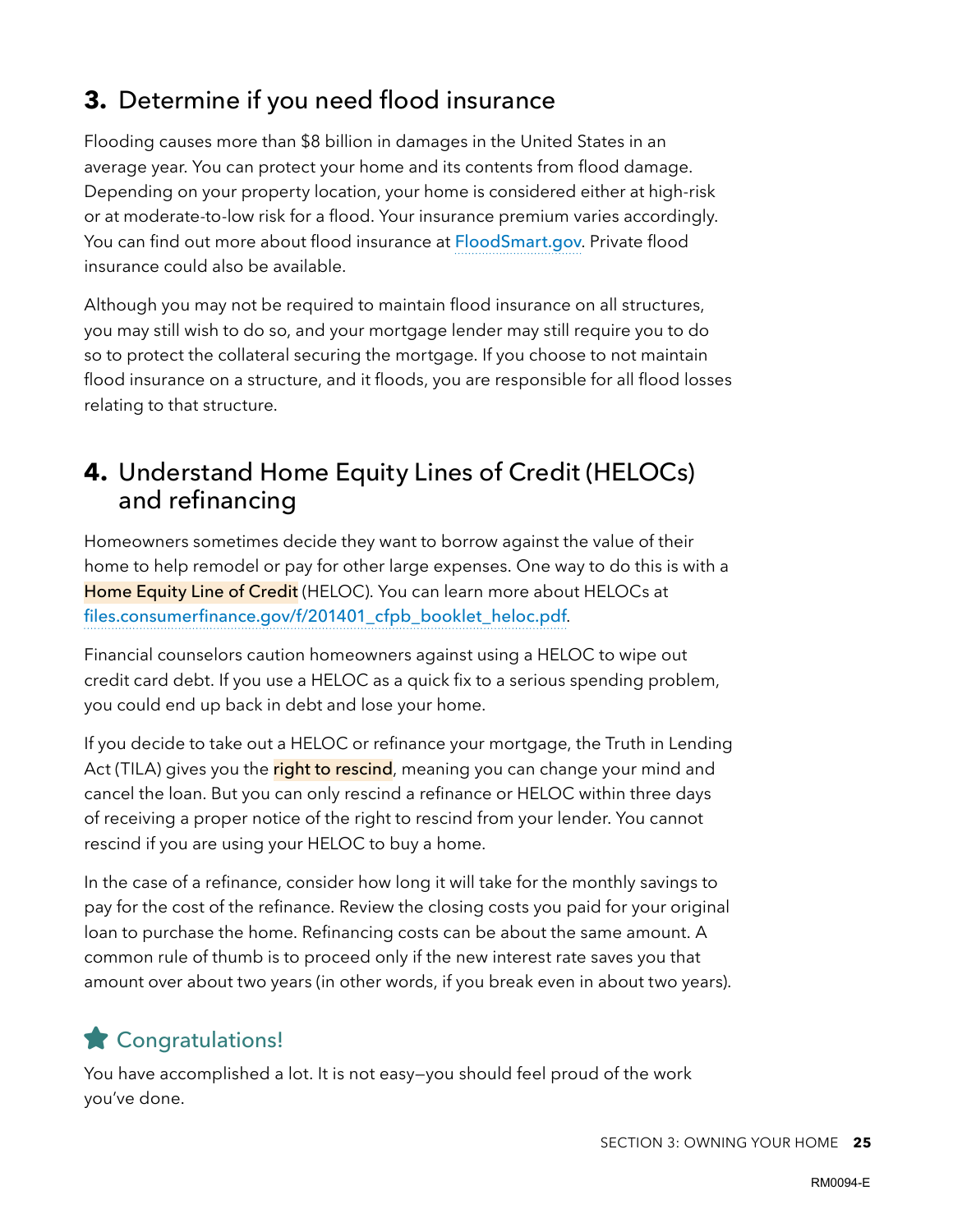

### **(A)** Online tools

CFPB website consumerfinance.gov

 Answers to common questions consumerfinance.gov/askcfpb

Tools and resources for home buyers consumerfinance.gov/owning-a-home

Talk to a housing counselor consumerfinance.gov/find-a-housing-counselor



#### & **General inquiries**

Consumer Financial Protection Bureau 1700 G Street NW Washington DC 20552



#### **Alleger Submit a complaint**

**Online** consumerfinance.gov/complaint

 By phone 855-411-CFPB (2372);

TTY/TDD 855-729-CFPB (2372); 8 a.m. to 8 p.m. Eastern Time, Monday-Friday

#### By fax

855-237-2392

#### By mail

Consumer Financial Protection Bureau P.O. Box 4503 Iowa City, Iowa 52244



#### **Example 3 Share your thoughts**

[Facebook.com/cfpb](https://www.facebook.com/CFPB) [Twitter.com/cfpb](https://twitter.com/cfpb)

> Last updated August 2015 RM0094-E